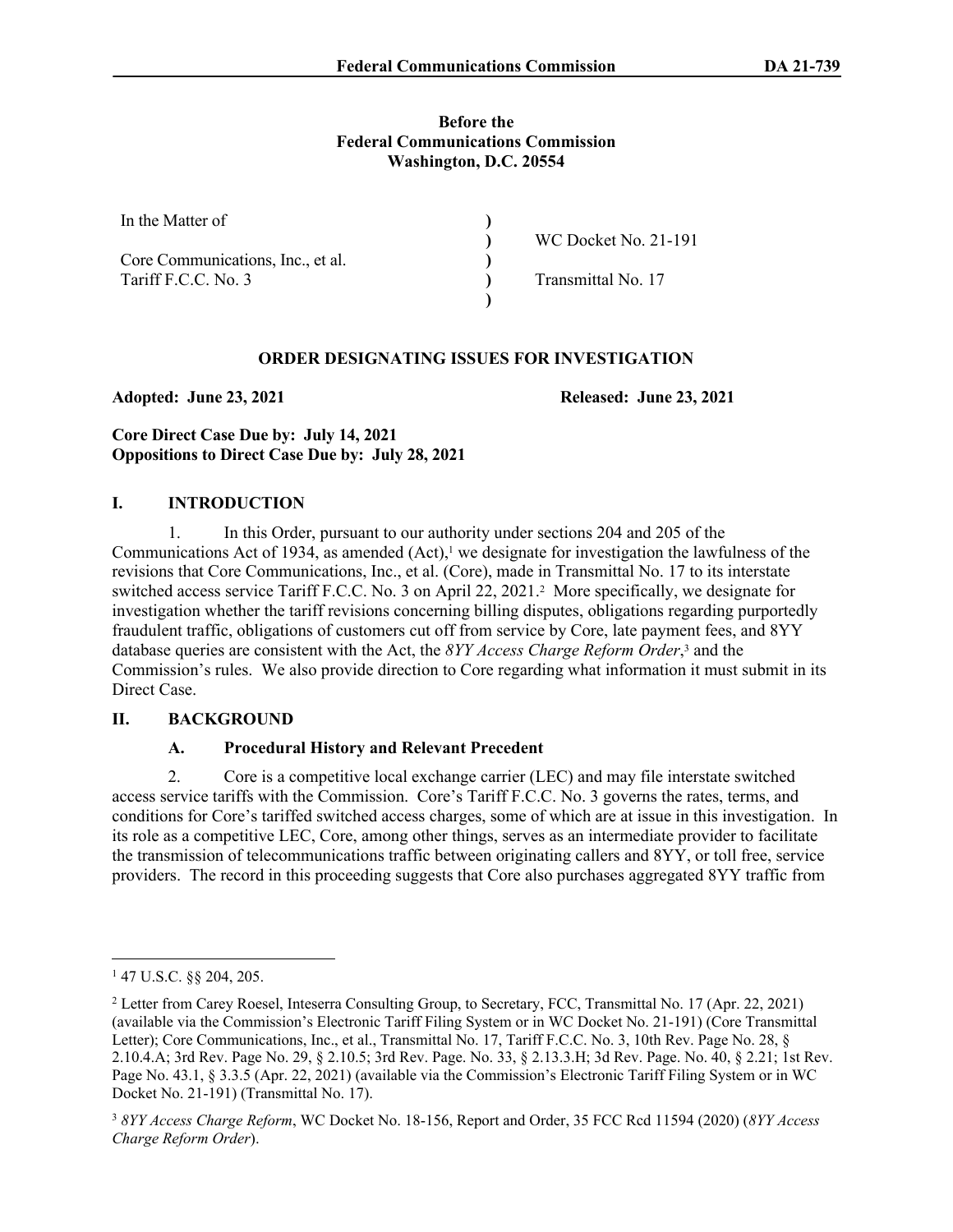originating carriers and carries the calls to 8YY providers that are responsible for completing the calls to their subscribers.<sup>4</sup>

3. *USF/ICC Transformation Order*. In the 2011 *USF/ICC Transformation Order*, the Commission adopted bill-and-keep as the default methodology for all intercarrier compensation (ICC) charges, capped all terminating ICC rates, and established a transition path requiring scheduled reductions to certain terminating access charges.<sup>5</sup> The transition rules also required LECs to adjust, over a period of years, many of their terminating end office switched access charges, consistent with the Commission's ultimate goal of moving all access charges to bill-and-keep.<sup>6</sup>

4. *8YY Access Charge Reform Order*. In the 2020 *8YY Access Charge Reform Order*, the Commission found that, as terminating access charges transitioned to bill-and-keep, some providers sought to take advantage of the originating access charges that remained in effect, particularly those associated with toll free calls.<sup>7</sup> Intercarrier compensation for calls to 8YY telephone numbers differs from that for other calls carried over the public switched telephone network. In the case of calls to 8YY telephone numbers, the party receiving the call, not the party placing the call, pays the toll charges, thereby rendering the calls "toll free" from the perspective of the calling party.<sup>8</sup> To determine how to route a toll free call, the originating LEC must query the 8YY Database to determine the 8YY provider that serves the dialed number.<sup>9</sup> If a LEC is unable to conduct a database query it may pass the call to another carrier to conduct the query to determine how to route the 8YY call.<sup>10</sup> The 8YY provider also pays tandem switching and transport access charges to any intermediate carriers in the call path between the LEC and the 8YY provider.11 These services are typically provided pursuant to tariffs that list the applicable rates, terms, and conditions.<sup>12</sup>

5. In the *8YY Access Charge Reform Order*, the Commission found that the intercarrier compensation regime that applied to toll free calls allowed inefficiencies13 and that "[a]rbitrage and

<sup>6</sup> *See* 47 CFR §§ 51.907, 51.909; *see USF/ICC Transformation Order*, 26 FCC Rcd at 17942, para. 817 (finding that "originating charges for all telecommunications traffic subject to our comprehensive intercarrier compensation framework should ultimately move to bill-and-keep" but the Commission declined to move originating charges to bill-and-keep at that time). "Under bill-and-keep, carriers look first to their subscribers to cover the costs of the network, then to explicit universal service support where necessary." *USF/ICC Transformation Order*, 26 FCC Rcd at 17676, para. 34.

<sup>7</sup> *8YY Access Charge Reform Order*, 35 FCC Rcd at 11600-01, para. 16.

8 *Id.* at 11595-96, para. 5.

9 *Id.* at 11596-97, para. 7.

<sup>10</sup> *Id.*

<sup>11</sup> *Id.* at 11597, para. 10.

<sup>12</sup> *Id.*

<sup>13</sup> *Id.* at 11600-01, para. 16 ("Moreover, as the Commission observed in the *USF/ICC Transformation Further Notice* 'because the calling party chooses the access provider but does not pay for the toll call, it has no incentive to select a provider with lower originating access rates.'") (quoting *USF/ICC Transformation Further Notice*, 26 FCC Rcd at 18111, para. 1303).

<sup>4</sup> Petition of Verizon and AT&T to Suspend or Reject Core's Revised Tariff, WC Docket No. 21-191 at 3 (filed Apr. 28, 2021) (Petition).

<sup>5</sup> *Connect America Fund et al*., WC Docket No. 10-90 et al., Report and Order and Further Notice of Proposed Rulemaking, 26 FCC Rcd 17663, 17904, paras. 737-39 (2011) (*USF/ICC Transformation Order* or *USF/ICC Transformation Further Notice*), *aff'd*, *In re FCC 11-161*, 753 F.3d 1015 (10th Cir. 2014), *cert. denied*, 135 S. Ct. 2050 and 135 S. Ct. 2072 (2015).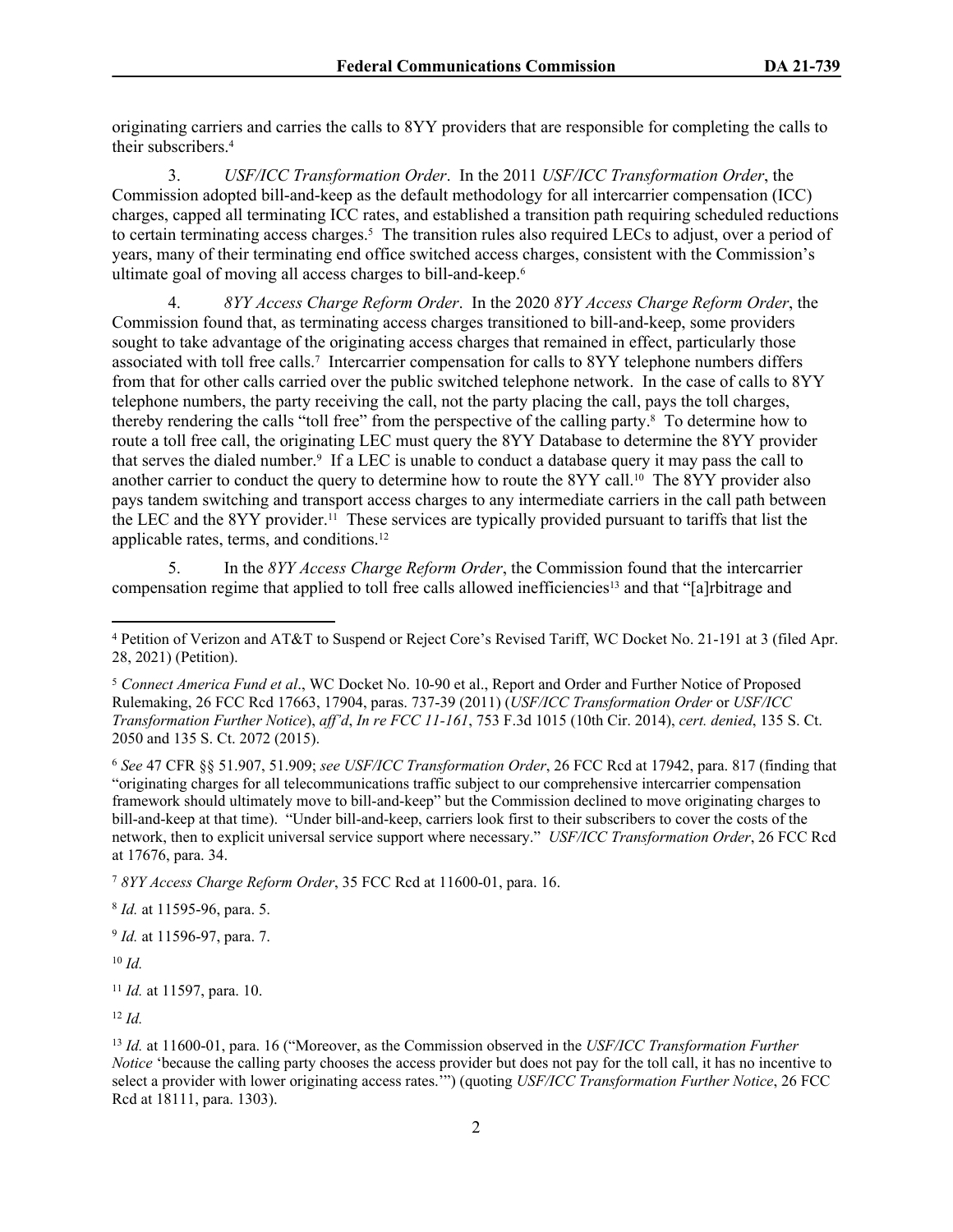fraud . . . increasingly affect and undermine the system of intercarrier compensation that currently underpins toll free calling."<sup>14</sup> In an effort to curb this arbitrage, the Commission capped the originating access charges carriers can impose on 8YY providers pursuant to tariffs, thereby reducing the incentives for fraud and arbitrage, and promoting more efficient call routing.15 The Commission also permitted only one carrier in the call path to charge the 8YY provider for a database query, regardless of whether more than one carrier in the call path conducts such a query.16 This limitation became effective on November 27, 2020.17 The Commission found that a single database query "could allow [a] call to be correctly routed" and that "routing information should be carried with that call until it is terminated."<sup>18</sup> The Commission determined that limiting database query charges would eliminate an obvious source of 8YY arbitrage and encourage efficient routing.19 In addition, as of July 1, 2021, only the originating carrier may conduct the database query as an initial matter, but if the originating carrier is unable to conduct the database query or transmit the results of the query, the next carrier in the call path that is able to do so may perform the database query and assess a database query charge.<sup>20</sup>

6. *Commission Efforts to Combat Illegal Robocalling*. The Commission defines a robocall as a call made using an automatic telephone dialing system or an artificial or prerecorded voice.21 The Commission has taken numerous steps to stem the tide of illegal robocalls.<sup>22</sup> Despite the work of the Commission and other agencies, such as the Federal Trade Commission, illegal robocalls persist.23 In 2019 Congress passed the Pallone-Thune Telephone Robocall Abuse Criminal Enforcement and Deterrence (TRACED) Act.<sup>24</sup> The TRACED Act "directs the Commission to encourage voice service providers to block unwanted calls by giving them safe harbors for erroneous blocking based, in whole or

<sup>15</sup> *Id.* at 11595, para. 4.

<sup>16</sup> *Id.* at 11629-30, para. 82.

<sup>17</sup> *Id.* (explaining that this requirement became effective "as of the effective date of this *Order*," which occurred on November 27, 2020. 8YY Access Charge Reform, 85 Fed. Reg. 75894 (Nov. 27, 2020)).

<sup>18</sup> *8YY Access Charge Reform Order*, 35 FCC Rcd at 11629-31, para. 82.

<sup>19</sup> *Id.*

<sup>20</sup> 47 CFR 51.905(d); *8YY Access Charge Reform Order*, 35 FCC Rcd at 11629-30, para. 82.

<sup>21</sup> *See* 47 U.S.C. § 227(b)(1); 47 CFR § 64.1200(a); FCC Consumer Guide, "*Stop Unwanted Robocalls and Texts*," last reviewed Nov. 12, 2020, [https://www.fcc.gov/sites/default/files/stop\\_unwanted\\_robocalls\\_and\\_texts.pdf.](https://www.fcc.gov/sites/default/files/stop_unwanted_robocalls_and_texts.pdf)

<sup>23</sup> *Robocalling Fourth Report and Order*, 35 FCC Rcd at 15221-22, paras. 1-3.

<sup>24</sup> Pallone-Thune Telephone Robocall Abuse Criminal Enforcement and Deterrence Act, Pub. L. No. 116-105, 133 Stat. 3274 (2019) (TRACED Act).

<sup>14</sup> *8YY Access Charge Reform Order*, 35 FCC Rcd at 11595, para. 2.

<sup>22</sup> *See, e.g.*, *Advanced Methods to Target and Eliminate Unlawful Robocalls*, CG Docket No. 17-59, Fourth Report and Order, 35 FCC Rcd 15221 (2020) (*Robocalling Fourth Report and Order*) (establishing obligations for voice service providers to limit illegal calls on their networks); *Advanced Methods to Target and Eliminate Unlawful Robocalls*, CG Docket No. 17-59, Third Report and Order, Order on Reconsideration, and Fourth Further Notice of Proposed Rulemaking, 35 FCC Rcd 7614 (2020) (establishing safe harbors from liability for the unintended or inadvertent blocking of wanted calls); *Implementing Section 13(d) of the Pallone-Thune Telephone Robocall Abuse Criminal Enforcement and Deterrence Act (TRACED Act)*, EB Docket No. 20-22, Report and Order, 35 FCC Rcd 7886 (EB 2020) (selecting a single consortium to conduct private-led traceback efforts); FCC Consumer and Governmental Affairs Bureau, Report on Robocalls at 10-11 (2019), [https://docs.fcc.gov/public/attachments/DOC-](https://docs.fcc.gov/public/attachments/DOC-356196A1.pdf)[356196A1.pdf](https://docs.fcc.gov/public/attachments/DOC-356196A1.pdf) (describing Commission enforcement actions against robocallers).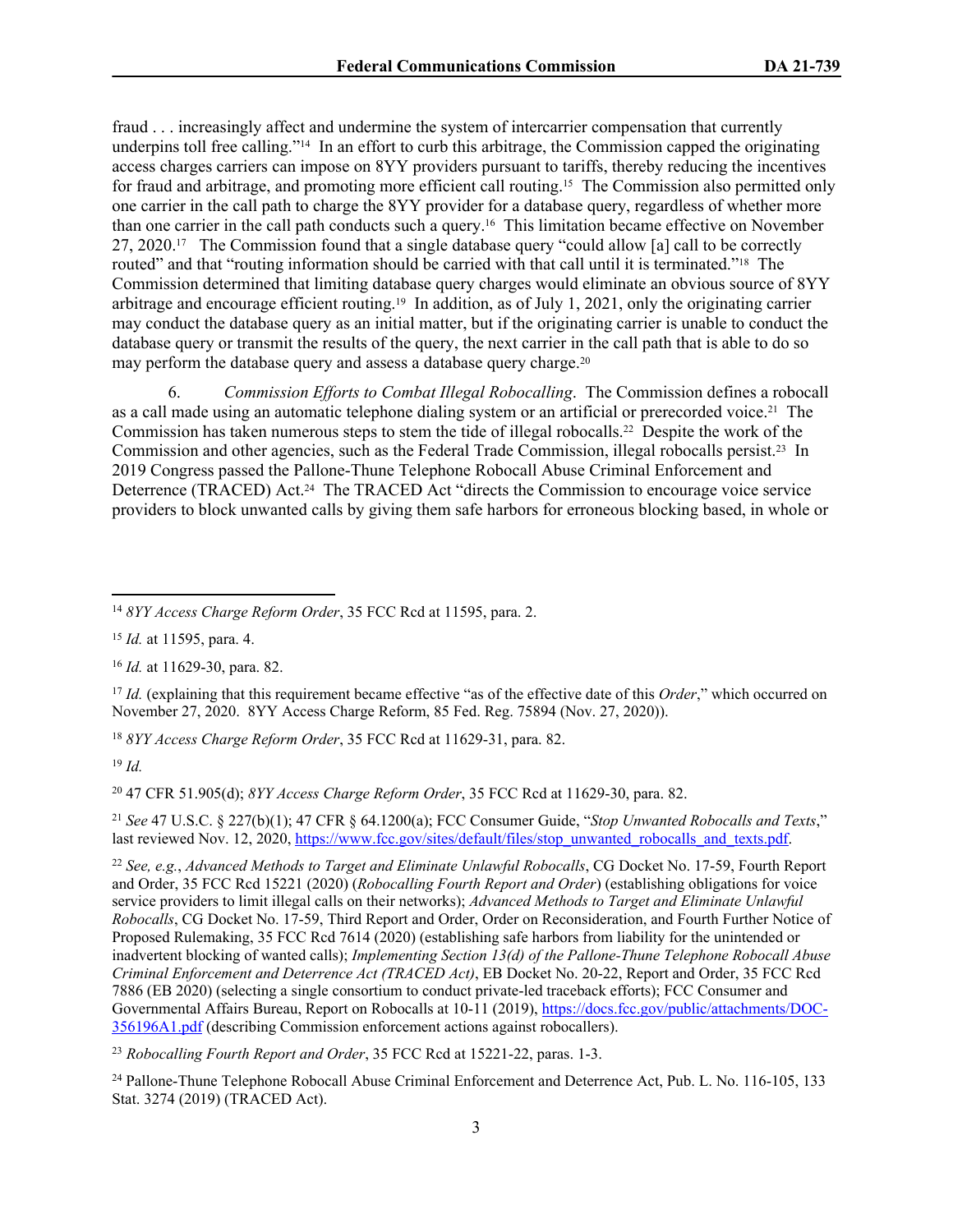in part, on caller ID authentication information and by making it easier for carriers to identify and fix erroneous blocking."<sup>25</sup>

7. In December 2020, the Commission continued this important work by adopting several new requirements aimed at curbing illegal calls, including requiring voice service providers to meet certain obligations and to better police their networks.26 All voice service providers must: (1) respond to traceback requests from the Commission, civil and criminal law enforcement, and the registered consortium for private-led traceback efforts; (2) take steps to effectively mitigate illegal traffic when they receive actual written notice of such traffic from the Commission;27 and (3) implement affirmative, effective measures to prevent new and renewing customers from using their networks to originate illegal calls.28 In short, originating, intermediate, and terminating voice service providers are integral to stopping illegal calls.<sup>29</sup>

## **B. Tariff Revisions**

8. On April 22, 2021, Core filed Transmittal No. 17 proposing revisions to its interstate switched access service Tariff F.C.C. No. 3.30 In the filing Core proposes to change the terms and conditions of section 2.10.4.A, which governs "good faith" billing disputes, and section 2.10.5, which governs late payment fees.31 Core also proposes to change section 2.13.3.H, to include language providing that if Core "discontinues service, it will provide, in connection with access traffic associated with the discontinued Customer, only those minimal functions necessary to identify the Customer as being the relevant carrier (i.e., 8YY database queries)."<sup>32</sup> Core also added section 2.21, regarding the blocking of "fraudulent or otherwise illegal traffic," as well as disputes about such traffic, <sup>33</sup> and proposed changes to section 3.3.5 to allow Core to charge an interexchange carrier (IXC) for an 8YY database query "even if the underlying call is not completed."<sup>34</sup>

9. On April 28, 2021, Verizon and AT&T Services, Inc. (Petitioners) filed a petition (Petition) requesting that the Commission suspend and investigate or reject Core's proposed tariff

<sup>27</sup> This requirement will become effective upon Office of Management and Budget approval of related information collection burdens. Advanced Methods to Target and Eliminate Unlawful Robocalls, 86 Fed. Reg. 17726 (Apr. 6, 2021).

<sup>28</sup> *Robocalling Fourth Report and Order*, 35 FCC Rcd at 15227, para. 14.

<sup>29</sup> The Commission adopted new requirements that obligate all originating voice service providers to "know their customers and exercise due diligence in ensuring that their services are not used to originate illegal traffic." *Robocalling Fourth Report and Order*, 35 FCC Rcd at 15232, para 32. The Commission also recommended that "voice service providers exercise caution in granting access to high-volume origination services, to ensure that bad actors do not abuse such services." *Id*.

<sup>30</sup> Core's tariff revisions are reproduced in the Appendix to this Order.

<sup>31</sup> Appendix at Section 2.10.4.A.

<sup>32</sup> *Id.* at Section 2.13.3.H.

<sup>25</sup> *Robocalling Fourth Report and Order*, 35 FCC Rcd at 15221, para. 1; *see* TRACED Act §§ 4(c), 7, 10(b); *Call Authentication Trust Factor*, WC Docket No. 17-97, Second Report and Order, FCC 20-136 at 2-8, paras. 3-14; at 9, para. 16 (2020) (describing the Commission's efforts to promote implementation of the STIR/SHAKEN caller ID authentication process).

<sup>26</sup> *See Robocalling Fourth Report and Order*, 35 FCC Rcd at 15222, para. 2. "'Voice service provider' means any entity originating, carrying, or terminating voice calls through time-division multiplexing (TDM), Voice over Internet Protocol (VoIP), or commercial mobile radio service (CMRS)." *Id.* at 15222 n.2.

<sup>33</sup> Appendix at Section 2.21.

<sup>34</sup> Appendix at Section 3.3.5.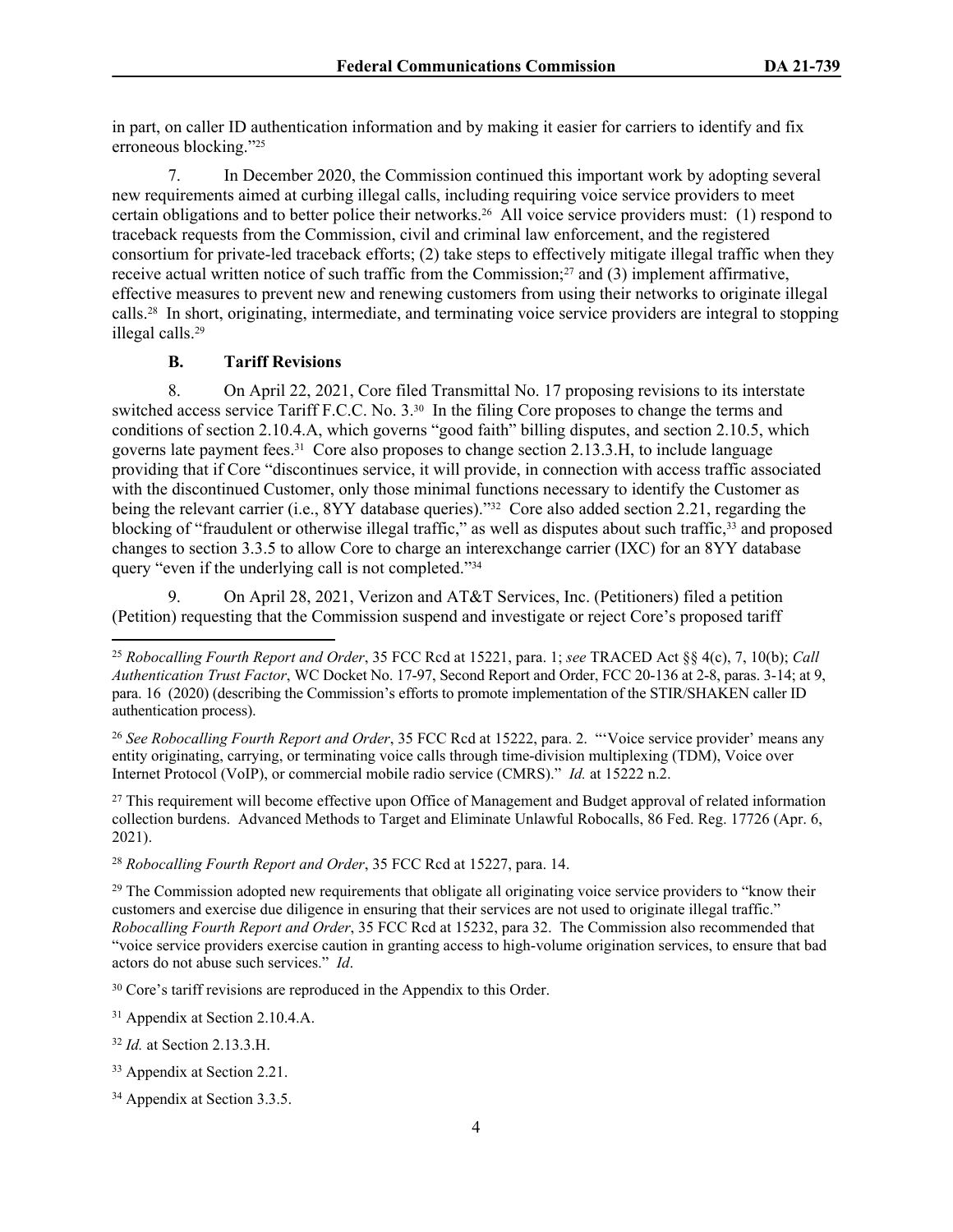revisions.35 Petitioners argue that Core's proposed tariff revisions are unlawful. Petitioners contend that Core is attempting to charge for "unnecessary work" and to "extract profit at IXCs' expense"36 and that the tariff revisions ultimately will "permit Core to profit from 8YY arbitrage schemes and then allow Core to avoid any accountability for doing so."37

10. Core filed a Reply to the Petition on May 4, 2021, requesting that the Petition be denied.38 Core claims that the Petitioners present no "credible basis" to support suspension or rejection and that Petitioners inadequately support their substantive challenges to the proposed tariff revisions.<sup>39</sup>

# **1. Tariff Sections 2.10.4.A and 2.21—Dispute Resolution Provisions**

11. Section 2.10.4.A of Core's tariff revisions describes the procedure a customer must follow to raise a general billing dispute with Core "to permit [Core] to investigate the merits of the dispute."40 The revised provision explains that a "good faith dispute requires the Customer to provide a written claim" and specifies the details that the claim must contain.<sup>41</sup> This section also provides that "alternative requirements apply for disputes based on allegations of fraudulent or otherwise illegal traffic to be considered good faith disputes, as set forth in Section 2.21."42 Under new section 2.21, 8YY traffic that Core delivers to an IXC is "presumed to be legal traffic" unless the IXC blocks that traffic from reaching its 8YY customers.43 If an IXC does not block an 8YY call and Core bills the IXC for delivering the call, the IXC may raise a "good faith dispute" seeking a refund of the charge, if the IXC claims the call was fraudulent or otherwise illegal.44 Section 2.21 provides that for an IXC's complaint "[t]o qualify as good faith, disputes alleging fraudulent or otherwise illegal traffic can be sufficiently supported with documentation demonstrating that, because such traffic was . . . illegal," the IXC did not assess charges to its own customers for that traffic or credited otherwise applicable usage charges.<sup>45</sup>

12. Petitioners contend that "sections 2.10.4(A) and 2.21 are unlawful because they establish a presumption that all 8YY traffic that Core sends to IXCs is lawful if the IXCs do not block it in real time, and provide that an IXC cannot raise a dispute in good faith about such calls unless it first credits its 8YY customer for any charges on those calls."<sup>46</sup> Petitioners argue that Core's tariff revision in section 2.10.4.A is "unlawful on its face,"47 because it "makes Core the sole judge of whether any dispute is in

<sup>43</sup> *Id.* at Section 2.21.

<sup>47</sup> *Id.* at 8.

<sup>35</sup> *See generally* Petition.

<sup>36</sup> Petition at 10.

<sup>37</sup> *See* Petition at 4.

<sup>38</sup> Core Communications, Inc.'s Response to Petition of Verizon and AT&T to Suspend or Reject Core's Revised Tariff, WC Docket No. 21-191 (filed May 4, 2021) (Core Reply or Reply).

<sup>39</sup> Core Reply at 1, 15.

<sup>40</sup> Appendix at Section 2.10.4.A.

<sup>41</sup> *Id.* at Section 2.10.4.A.

<sup>42</sup> *Id.* at Section 2.10.4.A.

<sup>44</sup> *Id.* at Section 2.21.

<sup>45</sup> *Id.* at Section 2.21.

<sup>46</sup> Petition at 2.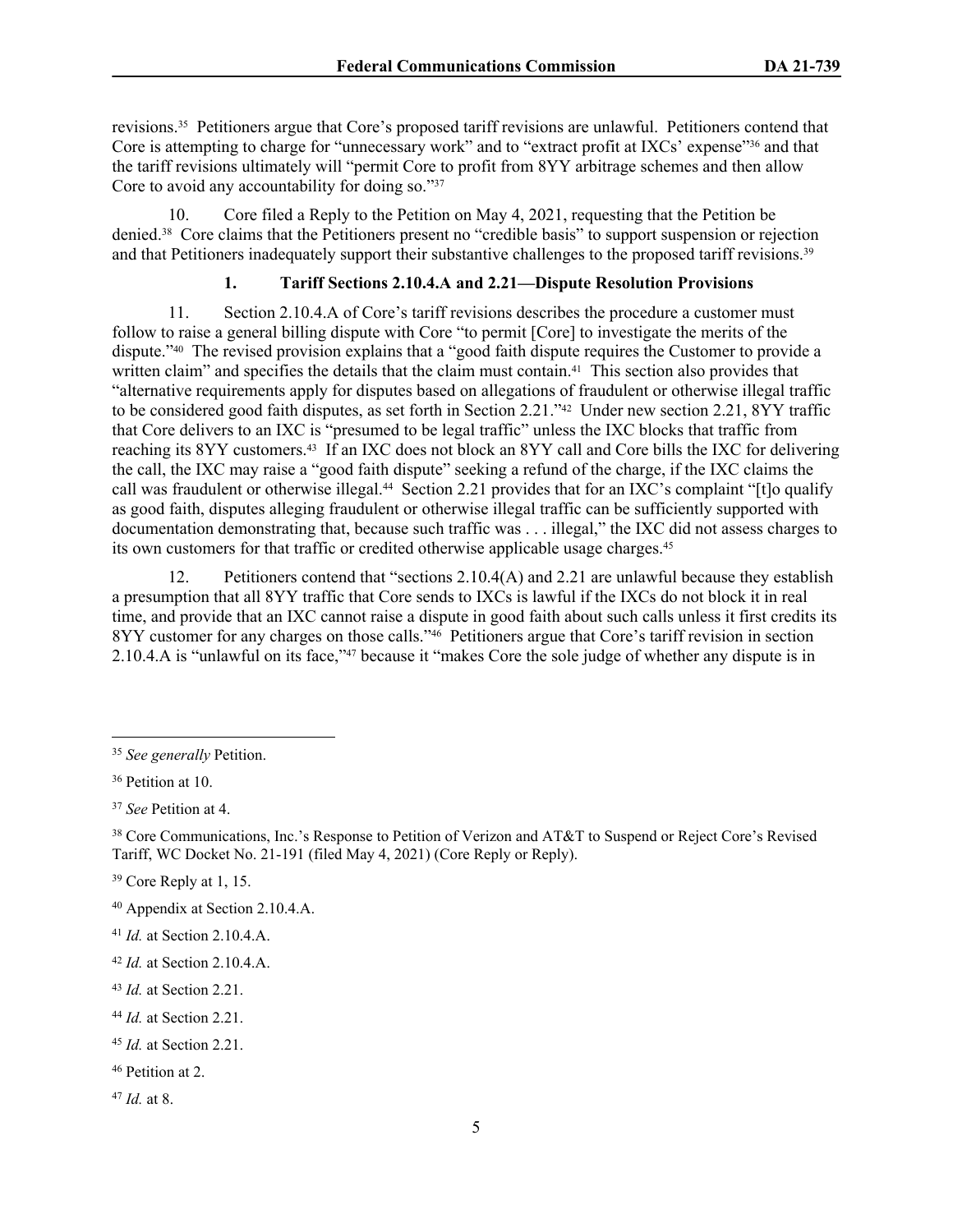'good faith," in contravention of the Commission's decision in the *Northern Valley Order*.<sup>48</sup> According to Petitioners, that case held that a similar tariff provision—in which the competitive LEC was the "sole judge of whether any bill dispute has merit"—was unjust and unreasonable and in conflict with sections 206 and 208 of the Act.49 In its Reply, Core does not explicitly address this argument, but rather argues that the tariff revisions in section 2.10.4.A should be shielded from any allegation of unlawfulness because the language replicates tariff provisions filed by incumbent LECs affiliated with the Petitioners and were deemed lawful.<sup>50</sup>

13. Petitioners also assert that section 2.21 is unjust and unreasonable because it "establishes an unlawful presumption that any traffic that Core sends its [IXC] customers and that its customers do not block is 'legal traffic'"51—thereby putting "no burden on Core to ensure that the 8YY calls it purchases are legitimate calls by actual end users."52 Petitioners assert that section 2.21 is also "unlawful because it conditions an IXC's ability to dispute Core's billing for 'fraudulent or otherwise illegal' 8YY traffic that the IXC did not block on the IXC first having refunded (or not having billed) its 8YY customers for that traffic."53 Petitioners contend that this means "an IXC must incur a financial penalty just to raise a dispute," which Petitioners contend is contrary to the Commission's *Northern Valley Order* and interferes with the Petitioners' contracts with their own 8YY customers.<sup>54</sup> Core disagrees with this assessment and argues that section 2.21 "simply requires that a dispute have basic, reasonable support."<sup>55</sup>

## **2. Tariff Section 2.10.5—Late Payment Fees**

14. Core also revised tariff section 2.10.5, which governs late payment fees. Core revised this section to require that if "an unpaid amount is not part of a good faith dispute as described in this tariff" the late payment fee increases to "3.0% (rather than 1.5%) per month, or the highest rate permitted by applicable law, whichever is less."56 Petitioners argue that the late payment rate of 3% per month is "usurious."<sup>57</sup> They also complain that Core proposes to require high late payment fees "on any amounts" withheld based on a dispute that Core decides was not raised in 'good faith.<sup>'"58</sup> According to Petitioners, "Core's proposed tariff thus pairs sole-decider power with a strong financial incentive to misuse it."59 In its Reply, Core explains that "[i]f Petitioners (or any other party) can demonstrate that Core's proposed 3% per month late fee is unlawful, the 3% will not apply ('or the highest rate permitted by applicable law, whichever is less')."<sup>60</sup> Core does not otherwise specifically address the 3% late fee, but it notes that a per

<sup>52</sup> *Id.* at 6.

<sup>53</sup> *Id.* at 7.

<sup>54</sup> *Id.* at 7.

<sup>48</sup> Petition at 8; *Sprint Commc'ns Co. v. N. Valley Commc'ns, LLC*, Memorandum Opinion & Order, 26 FCC Rcd 10780, 10787, para. 14 (2011) (*Northern Valley Order*), *review denied*, *N. Valley Commc'ns, LLC v. FCC*, 717 F.3d 1017 (D.C. Cir. 2013).

<sup>49</sup> Petition at 8 (citing *Northern Valley Order*, 26 FCC Rcd at 10787, para. 14).

<sup>50</sup> Core Reply at 12, 15, Exh. 5-7.

<sup>51</sup> Petition at 6.

<sup>55</sup> Core Reply at 14.

<sup>56</sup> Appendix at Section 2.10.5.

<sup>57</sup> Petition at 8.

<sup>58</sup> *Id.*

<sup>59</sup> *Id.* at 8-9.

<sup>60</sup> Core Reply at 14 (emphasis in original).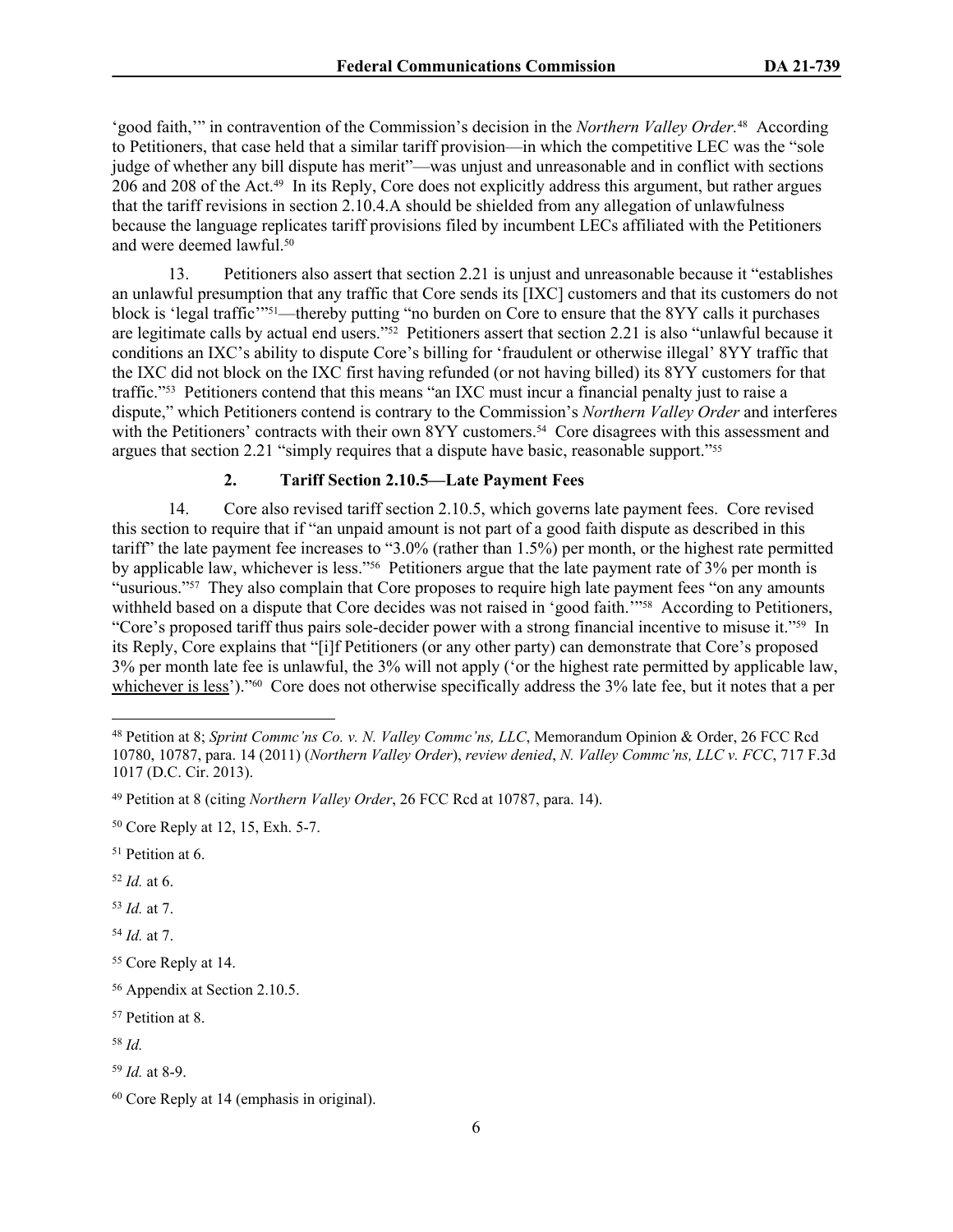month late fee of 1.5% is "the near-ubiquitous rate found in Petitioners' ILEC affiliates' tariffs"61 and that "Petitioners' behaviors . . . demonstrate that the threat of the 1.5% late payment fee is insufficient to motivate payment."<sup>62</sup>

## **3. Tariff Section 2.13.3.H—Cancellation by Company**

15. In its revision to section 2.13.3.H, Core announces that "[i]f the Company discontinues service to a Customer, it will provide, in connection with access traffic associated with the discontinued Customer, only those minimal functions necessary to identify the Customer as being the relevant carrier (i.e., 8YY database queries)."63 Petitioners contend that the revisions in section 2.13.3.H "are unlawful because they purport to allow Core to continue to profit from its 8YY arbitrage schemes via database query charges even after it has terminated service to a customer for nonpayment."64 Petitioners assert that "Core is *never* 'the carrier that originates the call'"<sup>65</sup> because "Core has no end user customers of its own, . . . it purchases all its 8YY traffic in bulk from other carriers or 8YY aggregators."66 As a result, Petitioners argue, "Core's 8YY queries are never 'necessary to identify the relevant Customer in advance of routing' because the entities from which it bought the traffic could perform those queries."67 Core argues that the tariff revisions in section 2.13.3.H should be shielded from any allegations of unlawfulness because the language replicates tariff provisions that were filed by incumbent LECs affiliated with the Petitioners and were deemed lawful.<sup>68</sup>

# **4. Tariff Section 3.3.5—Toll Free Interexchange Delivery Service**

16. The revisions to section 3.3.5 of Core's tariff provide it with the right to charge an IXC for 8YY database queries "even if the underlying call is not completed."69 Petitioners argue that section 3.3.5 is unlawful because "[i]t is unjust and unreasonable to let Core profit from calls that it refuses to complete."70 In response to this challenge, Core again relies on its argument that its tariff language "simply mirrored" tariff provisions that were filed by incumbent LECs affiliated with the Petitioners and that were deemed lawful, and thus should be shielded from any allegations of unlawfulness.<sup>71</sup>

# **C. Commission Authority and Duty to Investigate Tariffs**

17. On our own motion, we adopted a *Suspension Order* on May 6, 2021, finding that substantial questions exist regarding the lawfulness of Core's proposed tariff revisions that require further

<sup>62</sup> *Id.*

<sup>64</sup> Petition at 2.

<sup>67</sup> *Id.* at 10.

<sup>61</sup> *Id.*

<sup>63</sup> Appendix at Section 2.13.3.H.

<sup>65</sup> Petition at 9 (emphasis in original) (citing *8YY Access Charge Reform Order*, 35 FCC Rcd at 11626, 11629-30, paras. 72, 82).

<sup>66</sup> *Id.* at 9-10.

<sup>68</sup> Core Reply at 12, 15, Exh. 5-7.

<sup>69</sup> Appendix at Section 3.3.5.

<sup>70</sup> Petition at 10.

<sup>71</sup> Core Reply at 13, 15, Exh. 6.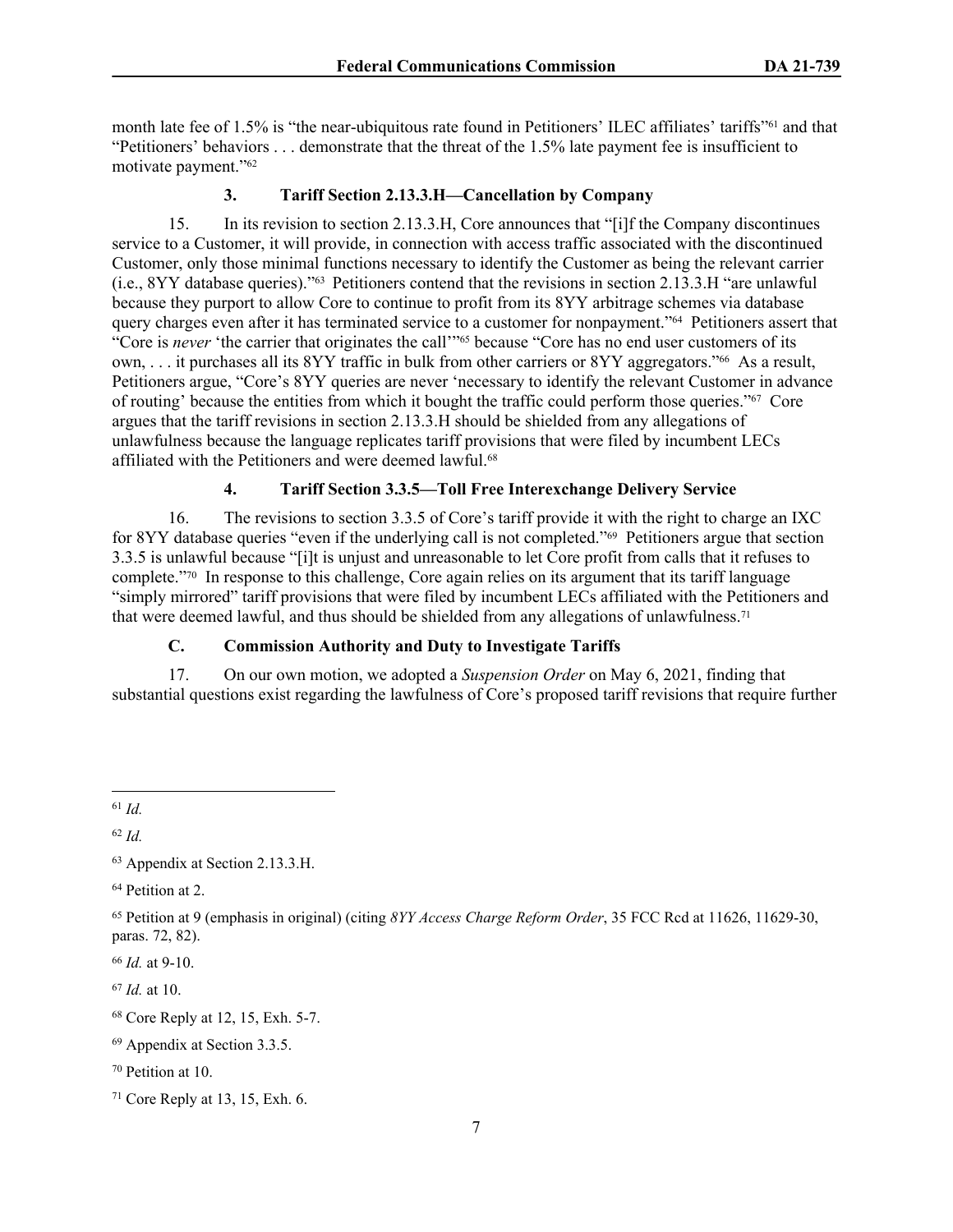investigation.72 Pursuant to section 204 of the Act, we advanced the tariff revisions' effective date for one day to May 6, 2021 and suspended the revisions for one day, allowing the revisions to become effective on May 7, 2021, imposed an accounting order, and instituted an investigation into the lawfulness of Core's proposed tariff modifications.<sup>73</sup> On May 13, 2021, Core submitted a supplemental tariff filing reflecting the suspension.74 We subsequently released a *Protective Order* in this docket to govern any confidential filings that may be submitted during the investigation.<sup>75</sup>

18. Section 204 of the Act provides that once a tariff filing has been suspended, the tariffing carrier bears the burden of proving that the filing is just and reasonable.76 Accordingly, in its Direct Case, Core must provide the information requested in this Order pursuant to section  $204(a)(1)$  of the Act so the Commission can determine whether Core's tariff revisions are just and reasonable.77 At the conclusion of an investigation under section 204, the Commission may, pursuant to section 205, "determine and prescribe what will be the just and reasonable charge or the maximum or minimum charge or charges to be thereafter observed, and what classification, regulation, or practice is or will be just, fair, and reasonable, to be thereafter followed."<sup>78</sup>

## **III. ISSUES DESIGNATED FOR INVESTIGATION**

19. We designate for investigation under sections 204 and 205 of the Act whether Core's revisions in sections 2.10.4.A, 2.10.5, 2.13.3.H, 2.21 and 3.3.5 of its tariff are unlawful under sections 201 of the Act or the Commission's tariffing rules.79 Section 201(b) of the Act provides that "[a]ll

<sup>73</sup> *Suspension Order* at 3, paras. 6-8. When proposed tariff revisions are advanced for a day, the effective date listed in the proposed revisions is moved to one day earlier so that suspension of the proposed revision can occur on that day, thereby allowing the proposed revisions to become effective on the original effective date but not to be deemed lawful. 47 U.S.C. § 204(a)(3).

<sup>74</sup> Letter from Carey Roesel, Inteserra Consulting Group, to Secretary, FCC, Transmittal No. 18 (May 13, 2021) (available via the Commission's Electronic Tariff Filing System). *See* 47 CFR § 61.191.

<sup>75</sup> *Core Communications, Inc., et al., Tariff F.C.C. No. 3*, WC Docket No. 21-191, Transmittal No. 17, Protective Order, DA 21-602 (WCB May 21, 2021) (*Protective Order*).

<sup>76</sup> *See* 47 U.S.C. § 204(a)(1) ("At any hearing involving a new or revised charge, or a proposed new or revised charge, the burden of proof to show that the new or revised charge, or proposed charge, is just and reasonable shall be upon the carrier  $\dots$ .").

<sup>77</sup> *Id*.

<sup>78</sup> *Id*. § 205(a).

<sup>72</sup> *Core Communications, Inc., et al. Tariff F.C.C. No. 3*, WC Docket No. 21-191, Transmittal No. 17, Order, DA 21- 528 at 1-2, paras. 1, 5 (WCB May 6, 2021) (*Suspension Order*). The existence of a substantial question of lawfulness regarding a proposed tariff revision forms the basis of a Commission determination of need to suspend a tariff. The Commission may initiate tariff investigations on its own initiative. *See* 47 U.S.C. § 204(a)(1) ("Whenever there is filed with the Commission any new or revised charge, classification, regulation, or practice, the Commission may either upon complaint or upon its own initiative without complaint, upon reasonable notice, enter upon a hearing concerning the lawfulness thereof."). *See also e.g.*, *July 1, 2018 Annual Access Charge Tariff Filings; South Dakota Network, LLC Tariff F.C.C. No. 1*, WC Docket No. 18-100, Transmittal No. 13, Order, DA 18-1004 (WCB rel. Oct. 1, 2018); *Northern Valley Communications, LLC Tariff F.C.C. No. 3*, WC Docket No. 20- 11, Transmittal No. 12, Order, 35 FCC Rcd 402 (WCB 2020).

<sup>79</sup> 47 U.S.C. § 201(b); 47 CFR part 61. "We will identify the specific issues that are the subject of the investigation in an upcoming designation order. Those issues may include, but not be limited to, the issues identified in this Order. We may also, by order, identify other discrete issues that warrant further investigation." *Suspension Order*, at 3, para. 8. To the extent information from or about Core's parent company or any affiliated company is necessary to answer, and relevant to, the questions posed in this Order we require Core to provide that information in its Direct Case. *See* Core Reply at 5 (referencing "Core, through and including its parent and affiliated companies").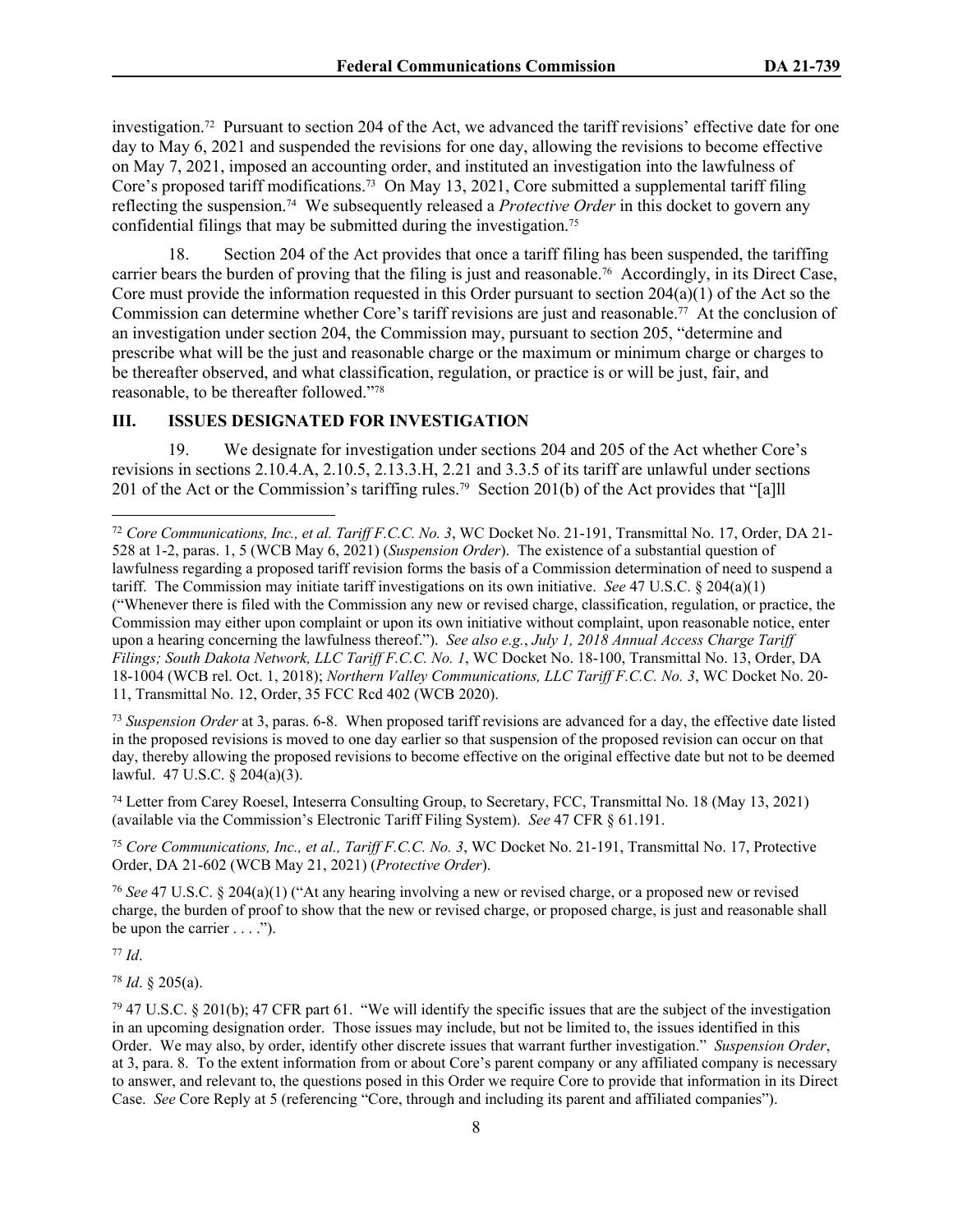charges, practices, classifications, and regulations for and in connection with . . . communication service, shall be just and reasonable" and that any unjust or unreasonable charges or practices shall be "declared . . . unlawful."80 We designate for investigation whether Core's tariff revisions comply with other portions of the Act including, sections  $206$ ,<sup>81</sup> concerning the liability of carriers, and  $208$ ,<sup>82</sup> granting the Commission authority to adjudicate complaints. We also designate for investigation whether Core's tariff revisions comply with the *8YY Access Charge Reform Order* and the limitations and rules adopted therein.<sup>83</sup>

20. The Commission's rules require all tariff language to be clear and unambiguous.<sup>84</sup> Pursuant to section 61.2 of the Commission's rules, all [tariff](https://www.law.cornell.edu/definitions/index.php?width=840&height=800&iframe=true&def_id=34f55a75ce64a1f8ecbef276793baba0&term_occur=999&term_src=Title:47:Chapter:I:Subchapter:B:Part:61:Subpart:A:61.2) publications must contain "clear and explicit explanatory statements" regarding [rates](https://www.law.cornell.edu/definitions/index.php?width=840&height=800&iframe=true&def_id=bb09e4866f205196a894c8c039d37bca&term_occur=999&term_src=Title:47:Chapter:I:Subchapter:B:Part:61:Subpart:A:61.2) and [regulations](https://www.law.cornell.edu/definitions/index.php?width=840&height=800&iframe=true&def_id=0ad6a197cad33ab4c1bc99c7c7b287fe&term_occur=999&term_src=Title:47:Chapter:I:Subchapter:B:Part:61:Subpart:A:61.2) to "remove all doubt as to their proper application."85 Section 61.54(j) of the Commission's rules further provides that regulations, exceptions, and conditions which govern a tariff must be "specified" and stated "clearly and definitely."86 This rule explicitly states that "[c]omplicated or ambiguous terminology may not be used."87 We designate for investigation whether any of Core's tariff revisions are unclear or ambiguous in violation of these rules.

# **A. Background Questions Related to the Tariff Investigation**

21. To allow the Commission to determine the lawfulness of Core's tariff revisions, including whether the revisions comply with the Act, the *8YY Access Charge Reform Order*, and the Commission's rules, we must first understand the role and function that Core plays in the transmission of 8YY traffic to IXCs. We also need to understand the marketplace for the purchase and sale of 8YY traffic and the process for routing that traffic to IXCs. We must better understand the extent to which Core's tariff revisions are aimed at addressing the transmission of illegal 8YY traffic, such as unlawful robocalls,<sup>88</sup> and whether Core's attempts to place the responsibility on IXCs to detect and block such illegal calls are just and reasonable. Do Core's tariff revisions apply to non-8YY traffic? If so, Core must indicate such in its Direct Case. Core must confirm, deny, or correct each of the statements below and provide detailed and complete answers to each of the questions below. We invite Core to offer other information relevant to this tariff investigation. We further direct Core to identify the individual(s) in the company most knowledgeable about each of the issues designated below and any additional issues that Core raises in response to this Designation Order.

<sup>85</sup> 47 CFR § 61.2.

 $86 \& 61.54(i)$ .

<sup>87</sup> *Id.*

<sup>80</sup> 47 U.S.C. § 201(b).

<sup>81</sup> 47 U.S.C. § 206.

<sup>82</sup> 47 U.S.C. § 208.

<sup>83</sup> *See generally 8YY Access Charge Reform Order*.

<sup>84</sup> *See* 47 CFR § 61.2; *Bell Atlantic-Delaware, Inc., et al. v. Global NAPs, Inc*., File No. E-99-22, Memorandum Opinion and Order, 15 FCC Rcd 12946, 12959, para. 22 (1999) ("section 201(b) of the Act [is] reflected in section 61.2 of our rules").

<sup>88</sup> *See* Core Transmittal Letter (explaining that its tariff revisions add "provisions to address fraudulent or otherwise illegal traffic by adding specific refund/credit provisions for Customers [and] acknowledging the parties' ability to block illegal traffic as permitted by law . . .").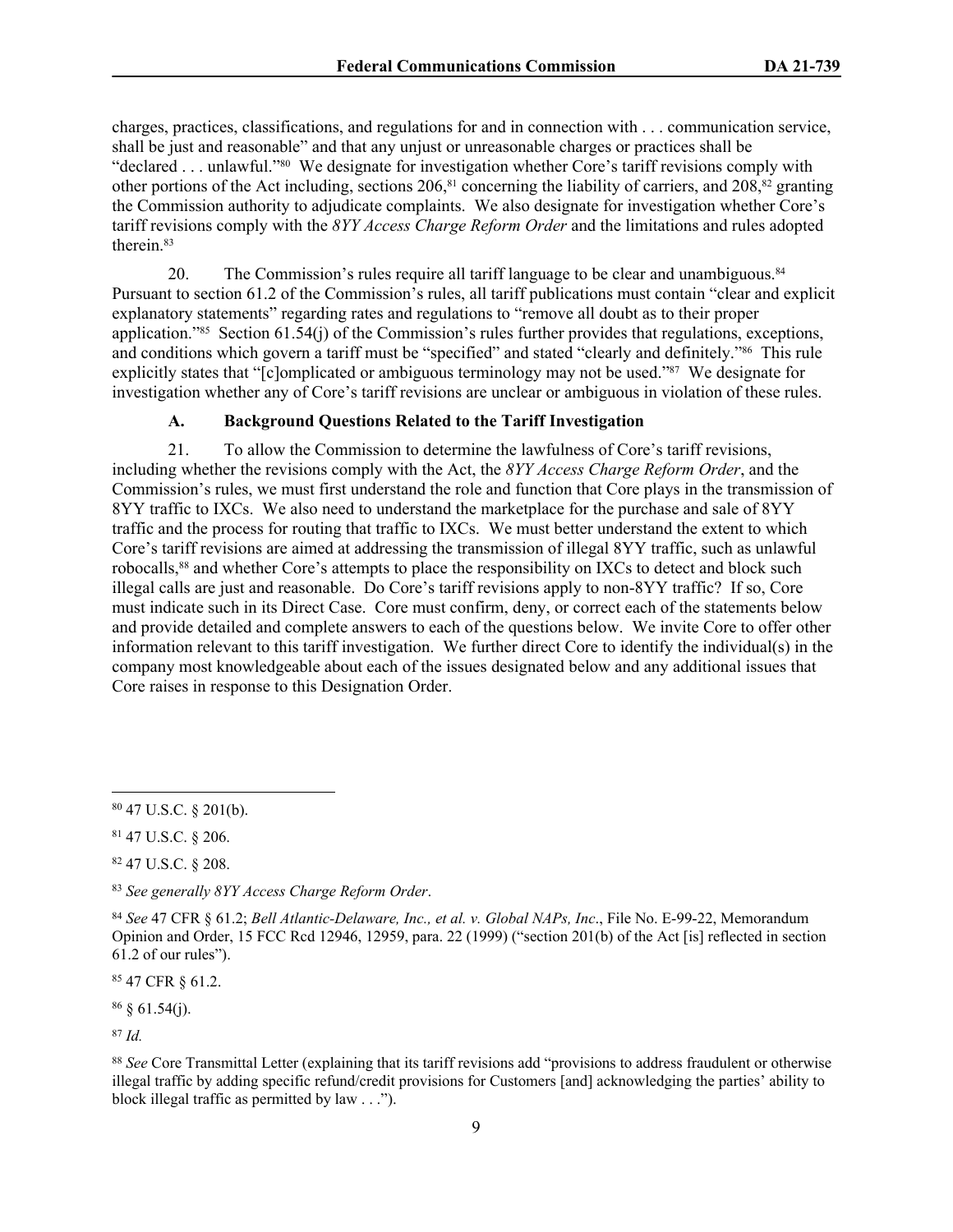22. Core must provide a clear description of its business model with respect to 8YY traffic.<sup>89</sup> Does Core purchase its 8YY traffic and have no calling or called party customers?<sup>90</sup> If this is not accurate, does Core purchase any portion of its 8YY traffic? If so, what percentage of its 8YY traffic does Core purchase? If Core does purchase some or all of its 8YY traffic, Core must explain the marketplace for the purchase and sale of such traffic, including how it operates and who the sellers and purchasers of 8YY traffic are (besides Core). For example, Core must identify the types of entities from which it buys 8YY traffic (e.g., wireless/CMRS carriers, cable providers, 8YY traffic aggregators, VoIP providers, and/or others). Why do entities sell 8YY traffic to intermediate providers, such as Core, instead of transmitting these calls to IXCs directly? Finally, Core must provide copies of its current, largest (by traffic volume) agreements, not to exceed five contracts, for its purchase of 8YY traffic.

23. Core must identify all entities that it works with to obtain and/or transmit 8YY traffic to an IXC and indicate whether each entity it identifies is affiliated with Core. Core must also explain what functions and services each of those companies provides and whether its business relationship with each company is governed by tariff or contractual agreement. If Core has discontinued service to any customers pursuant to its tariff in the last 12 months from the date of this Order, including pursuant to section 2.13.3.H of its tariff revisions, Core must include those carriers in its response.

24. Petitioners allege that Core makes no effort to ensure that it purchases only legitimate 8YY traffic.<sup>91</sup> In its Reply, Core disputes this allegation.<sup>92</sup> To assess whether the tariff revisions create an unreasonable presumption that all of the 8YY traffic Core sends to IXCs is legitimate, we must assess the extent to which Core screens traffic before handing it off to IXCs. When Core purchases 8YY traffic, what are its legal obligations to ensure the traffic it purchases, carries, or transports is legitimate? To the extent that Core purchases 8YY traffic, it must detail the steps it took, prior to the tariff revisions at issue in this investigation, to ensure that the 8YY traffic it obtained was legitimate. Core must also explain how—if at all—that process has, or will, change due to the tariff revisions that are the subject of this investigation. To the extent that Core purchases 8YY traffic, it must explain whether the terms under which it acquires the traffic address whether Core or the selling party must bear the financial risk for any purchased 8YY traffic that turns out to be illegitimate. Should Core be permitted to charge IXCs tariffed rates for carrying traffic that Core has purchased from other parties that is illegal or illegitimate?

25. Core must also explain how it and entities from which it acquires 8YY traffic divide or share responsibilities for determining the legitimacy of the traffic being purchased or sold. Exactly what identifying information does Core obtain when it purchases 8YY traffic? Is Core best situated to determine the legitimacy of the 8YY traffic it purchases?93 Does Core make any effort to determine or confirm the legitimacy of the 8YY calls it purchases before it routes the traffic to IXCs? Or does Core assume a certain amount of the traffic it routes is illegal or illegitimate and then calculates the actual amounts of legitimate or illegitimate 8YY traffic before it issues a final bill to its customers? If Core does not evaluate the legitimacy or legality of the traffic it routes in real time, how long does it usually take to

<sup>92</sup> Core Reply at 5-6.

93 Petition at 6.

<sup>&</sup>lt;sup>89</sup> We use the term "8YY traffic" or "toll free traffic" to refer to calls that are made to 8YY or toll free telephone numbers. 47 CFR § 51.903(o) ("Toll Free Calls means a call to a Toll Free Number, as defined in § 52.101(f) of this subchapter.").

<sup>90</sup> Petition at 9-10.

<sup>91</sup> *Id.* at 6-7. For purposes of this investigation, we consider "illegitimate" calls to be those that "involve[] the generation of 8YY traffic that has no legitimate purpose and exist[] solely for the purpose of obtaining intercarrier compensation." *8YY Access Charge Reform Order*, 35 FCC Rcd at 11601-02, para. 17. These include robocalls (as provided in 47 U.S.C. § 227(b)(1) and 47 CFR § 61.1200(a)); calls with no identifying calling party information, such as all zero telephone numbers; and calls that are the result of traffic pumping. *Id*.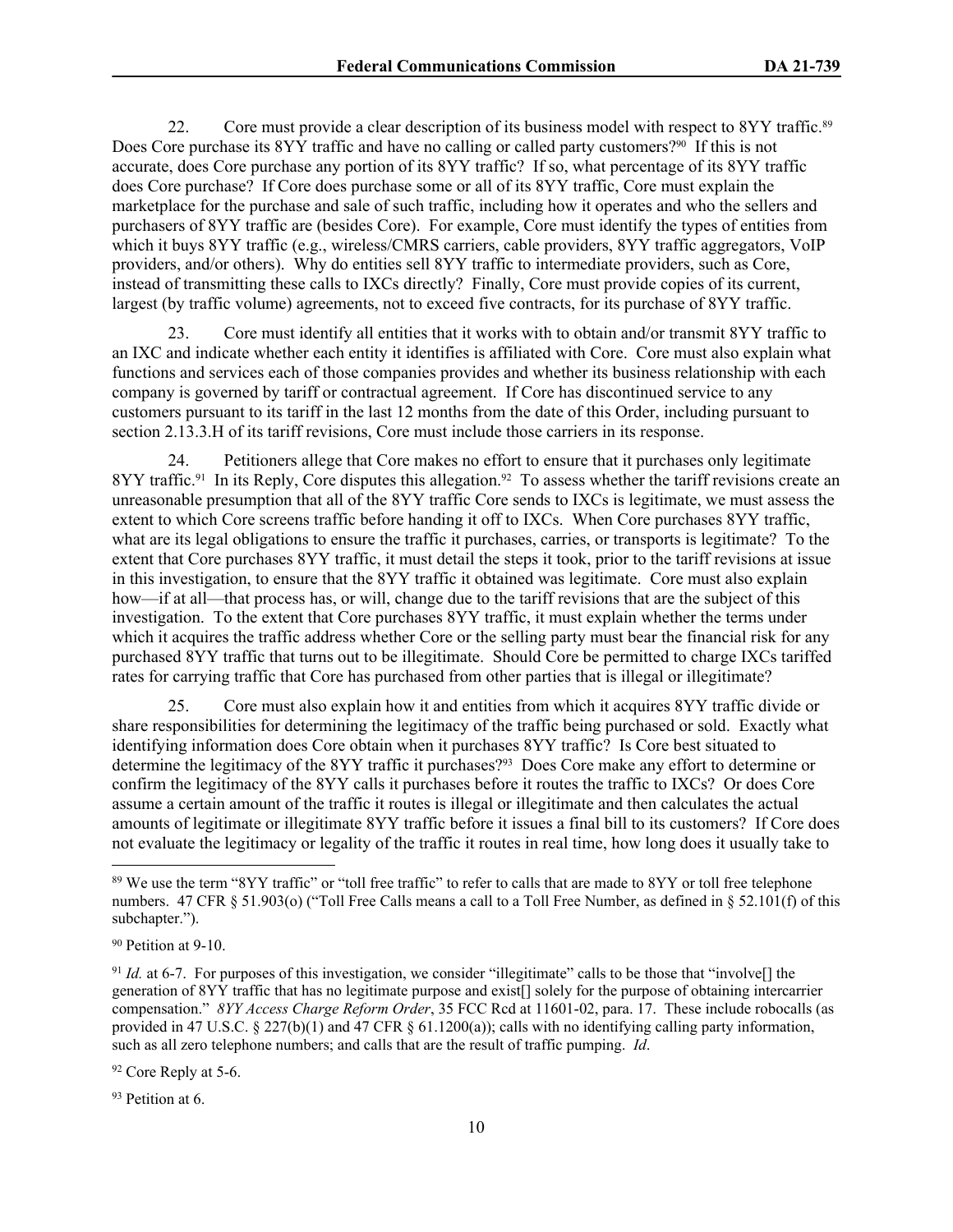make that determination? Is the process Core uses to determine the legitimacy of the traffic it carries detailed in individual contracts? If not, is there a common industry practice that Core follows? Core must provide a detailed explanation of the process it uses to determine the legitimacy of the 8YY traffic it carries and whether that process is governed by contracts or follows industry practice.

26. What effect, if any, do the Commission's rules addressing illegal robocalling have on Core's proposed tariff revisions? Are Core's tariff revisions intended to ensure that Core complies with the Commission's robocalling rules?94 If so, Core must provide a detailed explanation of how the revisions allow better compliance with those rules.

27. Core must explain why, as an intermediate provider, it would conduct database queries for 8YY calls it receives, as provided for in sections 2.13.3.H and 3.3.5 of its tariff revisions, and why it should be allowed to charge IXCs for those queries. How does Core's conducting a database query and assessment of a database query charge comply with the requirements of the *8YY Access Charge Reform Order*, which places the responsibility for the database query on the originating provider and allows only one database query charge per 8YY call?95 How does Core ensure that the IXC is not being charged another database query charge by the originating carrier or any other carrier in the call flow? How does Core determine whether it or the originating carrier should bill for database query charges? Is there a reason that a carrier from which Core purchases 8YY traffic would not have performed a database query? Is it correct that once a database query is conducted, the information produced as a result of that query travels with the call to its termination point, thus allowing each carrier in the call path to access that information for call routing and completion purposes?96 If not, what actions, other than conducting a database query, does Core need to perform in order to know how to route a call? In its response, Core must identify all of the "minimal functions," beyond a database query, that are necessary for it to identify the relevant 8YY provider for any particular toll free call.<sup>97</sup>

28. What steps, if any, does Core take to determine whether the 8YY traffic it purchases already contains the information necessary to route and complete a call that would make a second query, and charge, by Core unnecessary? What percentage of the 8YY traffic that Core purchases contains the routing identifiers that associate 8YY traffic with a specific IXC? Petitioners assert that it is common industry practice for a carrier that purchases 8YY traffic to specify which IXC's traffic it wishes to acquire.98 Is this accurate? Does Core specify which IXC's traffic it wants to buy? If not, why not? If yes, why does that not obviate the need to query the database to determine where Core needs to route the traffic?

29. Core must provide a clear call-flow diagram showing the path that a typical 8YY call, in which Core acts as an intermediate carrier, follows from the originating caller to the 8YY subscriber. The diagram, or an accompanying written document referring to the call-flow diagram, must clearly indicate Core's position in the call flow, including an explanation of whether Core's involvement stems from its purchase of the call from an originating carrier, 8YY call aggregator, or another carrier, as applicable.

<sup>94</sup> Core Reply at 5-6 (listing Core's efforts to combat illegal robocalls); *see* 47 CFR § 64.1200.

<sup>&</sup>lt;sup>95</sup> The next carrier in the call path may conduct the database query only if the originating carrier is unable to do so. *See 8YY Access Charge Reform Order*, 35 FCC Rcd at 11629, para. 82.

<sup>96</sup> *8YY Access Charge Reform Order*, 35 FCC Rcd at 11630, para. 83 ("Conducting the database query at the point of initiation of the call, allows the originating carrier and all subsequent carriers in the call path to use the correct call routing information to transmit the call.").

<sup>97</sup> Appendix at Section 2.13.3.H (tariffing the ability to charge discontinued Customers the "minimal functions necessary to identify the Customer as being the relevant carrier").

<sup>98</sup> "It is common in the market to specify which IXCs' traffic—by [Customer Identification Codes]—the purchaser wishes to acquire." Petition at 10.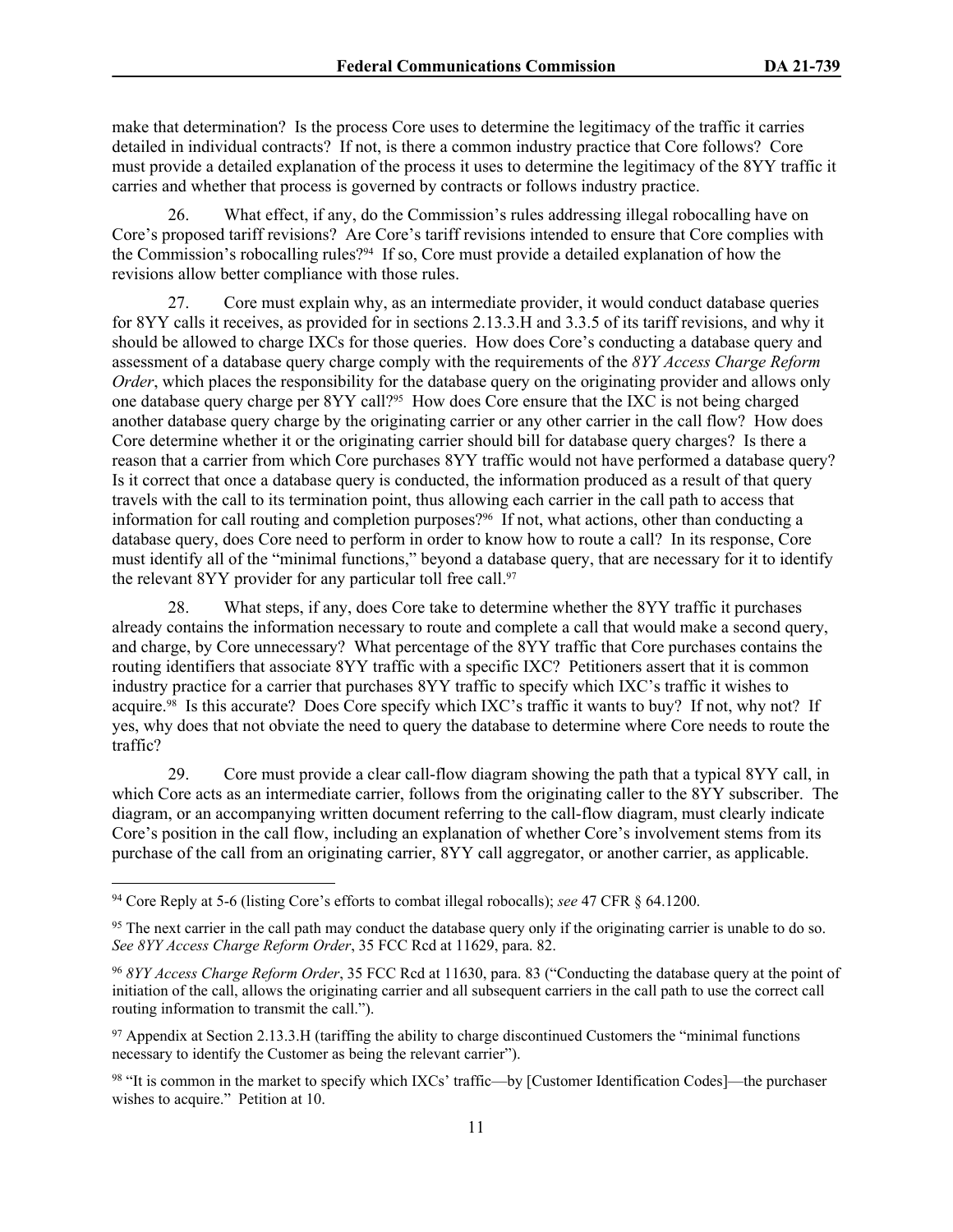Core must provide a detailed explanation of each step of the call flow; the services and functions that Core provides; identify any charges that are assessed for service provided along the call path; and identify the type of company assessing each charge and the type of companies to which such charges are assessed. Core must provide information about whether each function or service is governed by tariff or contractual agreement or if that varies by customer. If there is a tariffed charge, Core must describe what the charge is, and where it is set forth in the tariff (whether Core's tariff or the tariff of another carrier). Core must also list the Commission rules that govern the functions and services it provides, as depicted in the call diagram.

# **B. Questions Related to Lawfulness of the Tariff Revisions and New Tariff Language**

30. Below we seek information regarding specific sections of Core's revised tariffs. Core should also address whether we should determine the legality of its tariff revisions in isolation, or whether in our investigation we should consider the effect of the tariff revisions taken as a whole. Core should provide support for whichever view it takes on this question.

# **1. Tariff Sections 2.10.4.A and 2.21—Dispute Resolution Provisions**

31. Section 2.10.4.A of Core's tariff revisions establishes the procedure a customer must follow to raise a general billing dispute with Core in order for Core "to investigate the merits of the dispute."99 Petitioners argue that section 2.10.4.A "is unlawful because it makes Core the sole judge of whether an IXC's dispute is in good faith" in contradiction with Commission precedent.<sup>100</sup> Petitioners also argue that section 2.10.4.A is unreasonable, just as the tariff language at issue in the *Northern Valley Order* was found to be, ""because it conflicts with sections 206 and 208 of the Act, which allow a customer to complain to the Commission or bring suit in federal district court for the recovery of damages regarding a carrier's alleged violation of the Act.'"101 Core must explain why the precedent established in the *Northern Valley Order* does not render the challenged language unlawful. In its analysis on this point, Core must cite any precedent supporting the legality of the dispute resolution provision in section 2.10.4.A and explain how such cases support Core's position.

32. We next turn to Core's dispute resolution language in new tariff section 2.21. As a matter of tariff construction, we designate for investigation the question of whether this provision is ambiguous, in violation of the Commission's rules requiring tariff language to be clear and explicit.<sup>102</sup> The second sentence of section 2.21, describing how a billing dispute "can be sufficiently supported," is permissive in nature because it does not set forth a mandatory condition. The language in the last sentence of the same paragraph, however, provides that "[b]illing disputes, and associated withholding of disputed amounts, based on allegations that the traffic sent to the Customer is suspect, fraudulent, or otherwise illegal which are not supported as described in this Section will not be considered good faith disputes."103 Core must explain how it reconciles these two parts—the permissive and mandatory language—in the new tariff section. Core must also explain how section 2.21 of its tariff does not violate the Commission's rules requiring that tariff language be clear and unambiguous.

33. Beyond the potential ambiguity of the dispute resolution provisions, we also designate for investigation the legality of Core's presumption in section 2.21 that all 8YY traffic not blocked by an IXC

<sup>99</sup> Appendix at Section 2.10.4.A.

<sup>100</sup> Petition at 2.

<sup>101</sup> *Id.* at 8 (citing *Northern Valley Order*, 26 FCC Rcd at 10787, para. 14).

<sup>102</sup> *See* 47 CFR §§ 61.2, 61.54(j).

<sup>103</sup> Appendix at Section 2.21.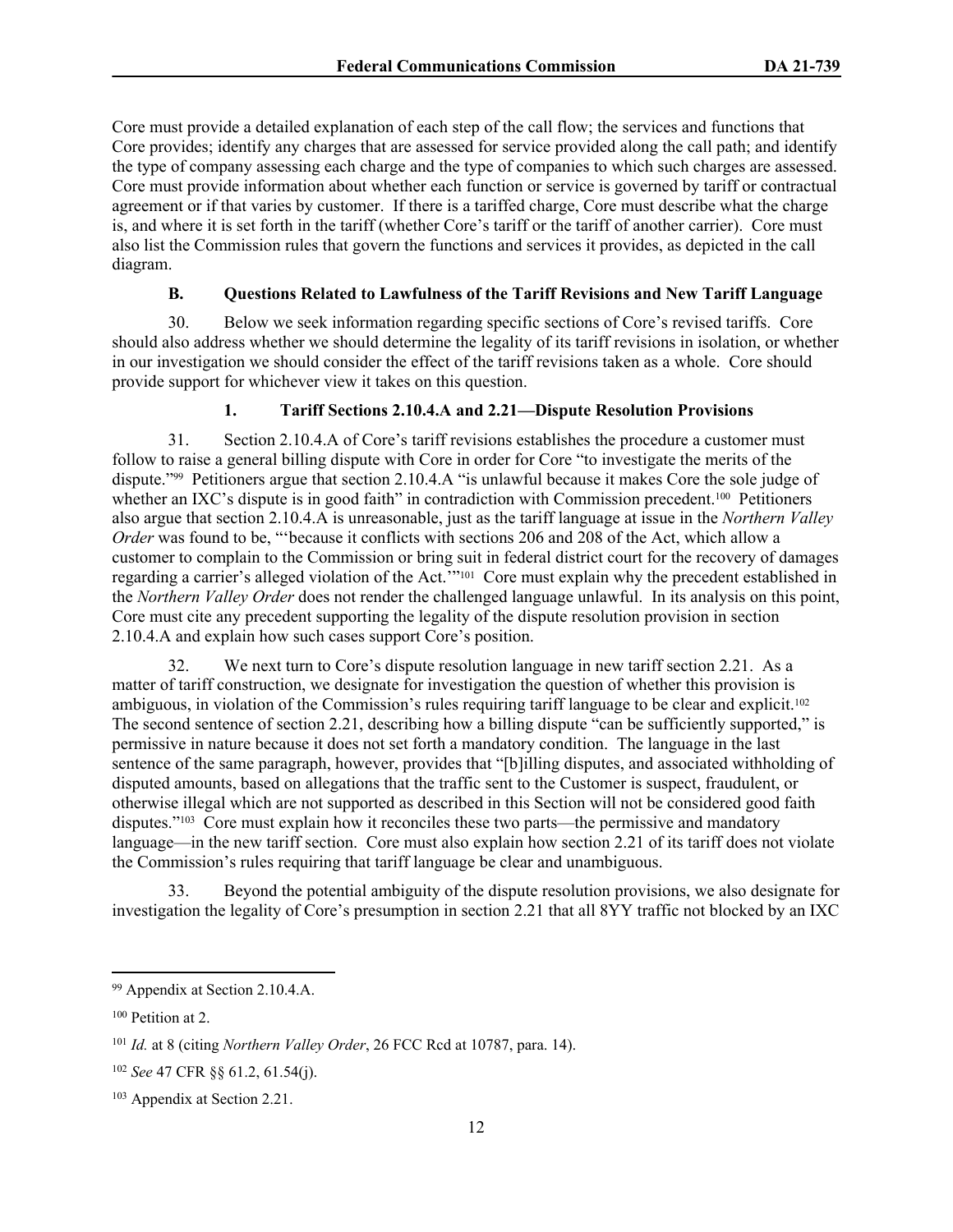in real time is legitimate.104 Why does Core think an IXC has the capability to determine, detect, and then block—in real time—illegitimate 8YY calls? Core must explain whether it, an IXC, or another carrier in the call path is in the best position to determine if an 8YY call is illegitimate and what factors make that carrier the best one able to determine the legitimacy of such calls. Is Core, through its tariff revisions, attempting to make IXCs responsible for detecting, blocking, or otherwise preventing illegitimate calls? Core must cite the legal authority it relies on to do so. Does Core bear any responsibility for detecting, blocking, or otherwise preventing illegitimate calls here? If so, how does it discharge its responsibility?

34. Do Core's tariff revisions give it financial incentives to send all calls to IXCs, regardless of whether they are legitimate?105 Core must explain any incentive it has to prevent the transmission of illegitimate traffic. Furthermore, it must provide: the number of illegitimate 8YY calls it received monthly in 2020 and 2021 and the length of each call (or, if Core does not know the length of each 8YY call it transported, then it must provide the average length of the 8YY calls that it sends to IXCs); the percentage of these illegitimate calls for which Core billed an IXC or other carrier; and the percentage of calls Core itself rejected or blocked without charging an IXC or other carrier for the call.

35. In the *Northern Valley Order*, the Commission found a tariff provision requiring "all disputed charges to be paid 'in full prior to or at the time of submitting a good faith dispute'" to be unreasonable.106 Such a provision, the Commission explained, would require every customer that receives a bill for access services to pay it, "no matter what the circumstances . . . in order to dispute a charge."<sup>107</sup> Here, section 2.21 conditions Core's determination of whether a dispute is made in good faith on whether an IXC has either credited or not billed its own customers for the traffic in dispute.108 As a result, Petitioners contend that "an IXC must incur a financial penalty just to raise a dispute."109 Petitioners assert that the *Northern Valley Order* supports their position that Core's tariff provision is unreasonable.110 Core must explain how its revisions to section 2.21 are consistent with the *Northern Valley Order.* Core should also provide any applicable legal precedent that supports its position that these revisions are reasonable.

36. Core also denies Petitioners' allegations that section 2.21 impermissibly interferes with IXC customer contracts that contain separate terms and conditions under which an IXC may credit its customers.111 Core argues that IXCs should not be allowed to withhold payment through self-help for 8YY traffic that IXCs claim is illegitimate, when the IXC "collects compensation from its customers for that same traffic."112 Core argues that its tariff revisions are "intended to curb" this "type of rampant selfhelp and abuse."<sup>113</sup> Core must explain why section 2.21 is reasonable. Core's filing must include any arguments it has for why requiring an IXC to provide credits to its own customers before it can raise a

<sup>107</sup> *Id.*

<sup>109</sup> *Id.* at 7.

<sup>110</sup> *Id.*

<sup>112</sup> *Id.* at 9.

<sup>113</sup> *Id.* at 9, 13.

<sup>&</sup>lt;sup>104</sup> Petitioners assert that Core's tariff revisions shift to IXCs the burden to identify and prevent 8YY illegitimate calls in real time—"something that [Core] knows IXCs cannot reliably do given the sophistication of 8YY robocallers." Petition at 6.

<sup>105</sup> Petition at 7.

<sup>106</sup> *Northern Valley Order*, 26 FCC Rcd at 10787, para. 14.

<sup>108</sup> Appendix at Section 2.21; Petition at 7-8.

<sup>111</sup> Core Reply at 13.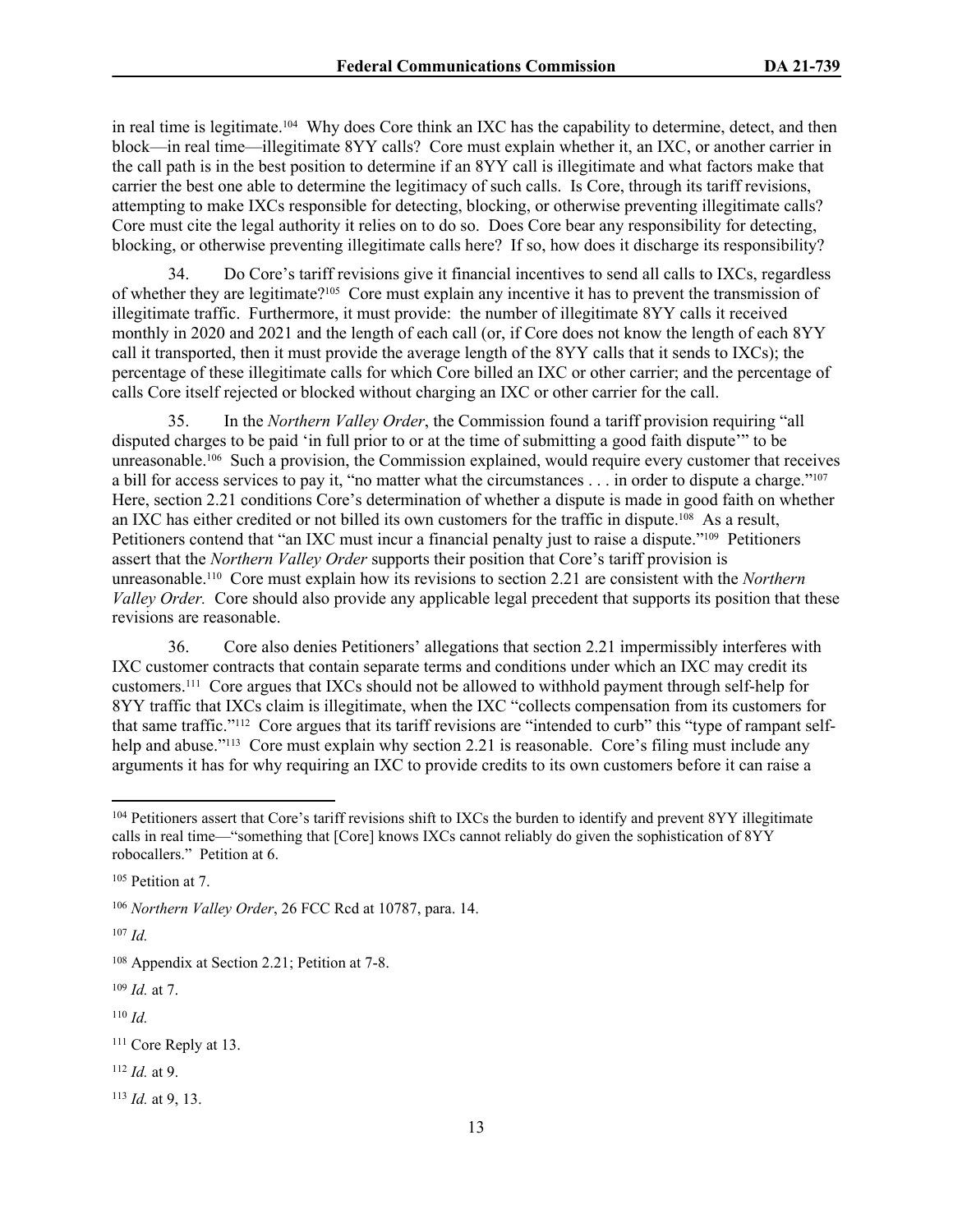dispute with Core would not materially affect the terms and conditions for refunds or credits in the IXCs' contracts with their own customers. Core also must clarify whether section 2.21 is intended to prevent or deter IXCs from engaging in lawful self-help remedies. Core must cite Commission and other legal precedent on whether the IXC's actions that Core complains about constitute unlawful self-help.

37. Core must also explain whether an IXC's decision to provide bundled or flat-rated service to its own customers would diminish that IXC's ability to provide the information required pursuant to Core's tariff provision for a good faith dispute—namely, "documentation demonstrating that, because such traffic was fraudulent or otherwise illegal, the [IXC's] customer either (1) was not assessed otherwise applicable usage-based charges, or (2) the otherwise applicable usage charges were credited."<sup>114</sup> How would Core propose an IXC demonstrate that it did not assess usage-based charges on, or credited such charges back to, a customer that receives bundled or flat-rated services from the IXC?

# **2. Tariff Section 2.10.5—Late Payment Fees**

38. Core must provide any evidence supporting a finding that a 3% per month late fee is just and reasonable, as required by section 201(b) of the Act. As part of its response, Core must provide examples of late-payment fees other LECs charge their customers and explain the basis for charging any higher late fees. Core must also explain how this tariff provision, which purports to charge customers the lesser of a listed rate or another rate that is not listed in its tariff—"the highest rate permitted by applicable law"—is consistent with the requirement that all tariffs must contain "clear and explicit explanatory statements regarding the rates and regulations" to "remove all doubt as to their proper application."<sup>115</sup>

# **3. Tariff Section 2.13.3.H—Cancellation by Company**

39. The revisions to section 2.13.3.H apply to customers to which Core has discontinued service.116 As a threshold issue, Core must provide justification for its attempt to impose tariffed charges on carrier customers to which it has discontinued service, including any legal authority. Is Core providing a service to an IXC if it conducts a database query that allows Core to determine that it will not deliver traffic to that IXC? Core is also directed to list any services, other than 8YY database queries, that it purports to continue to provide to a discontinued customer. How and when does Core determine that service to a customer is or will be discontinued? Core must also explain how its use of the undefined term "minimal functions" is clear and unambiguous, as required by the Commission's rules.117 What is Core's definition of "minimal functions" as used in section 2.13.3.H of its tariff? Should Core include a definition of "minimal functions" in its tariff?

40. In addition, Core must explain how its tariff changes will conform to the database query limitations adopted in the *8YY Access Charge Reform Order* and the accompanying rules. How does Core ensure that the revised tariff will not lead to duplicative database queries (impermissible "double dipping") in contravention of the *8YY Access Charge Reform Order*? <sup>118</sup> To the extent that Core is trying

<sup>114</sup> Appendix at Section 2.21.

<sup>115</sup> 47 CFR §§ 61.2(a), 61.45(j); *see also* 47 CFR § 61.54(j) (Composition of Tariffs) ("The general rules (including definitions), regulations, exceptions, and conditions which govern the [tariff](https://www.law.cornell.edu/definitions/index.php?width=840&height=800&iframe=true&def_id=34f55a75ce64a1f8ecbef276793baba0&term_occur=999&term_src=Title:47:Chapter:I:Subchapter:B:Part:61:Subpart:F:61.54) must be [stated](https://www.law.cornell.edu/definitions/index.php?width=840&height=800&iframe=true&def_id=974fe48061e86e76cd884bfb06a1dca5&term_occur=999&term_src=Title:47:Chapter:I:Subchapter:B:Part:61:Subpart:F:61.54) clearly and definitely. All general rules, regulations, exceptions or conditions which in any way affect the [rates](https://www.law.cornell.edu/definitions/index.php?width=840&height=800&iframe=true&def_id=bb09e4866f205196a894c8c039d37bca&term_occur=999&term_src=Title:47:Chapter:I:Subchapter:B:Part:61:Subpart:F:61.54) named in the [tariff](https://www.law.cornell.edu/definitions/index.php?width=840&height=800&iframe=true&def_id=34f55a75ce64a1f8ecbef276793baba0&term_occur=999&term_src=Title:47:Chapter:I:Subchapter:B:Part:61:Subpart:F:61.54) must be specified. A special rule, regulation, exception or condition affecting a particular item or [rate](https://www.law.cornell.edu/definitions/index.php?width=840&height=800&iframe=true&def_id=bb09e4866f205196a894c8c039d37bca&term_occur=999&term_src=Title:47:Chapter:I:Subchapter:B:Part:61:Subpart:F:61.54) must be specifically referred to in connection with such item or rate.").

<sup>116</sup> Appendix at Section 2.13.3.H.

<sup>117</sup> 47 CFR §§ 61.2, 61.54(j).

<sup>118</sup> *8YY Access Charge Reform Order*, 33 FCC Rcd at 11629-31, para. 82.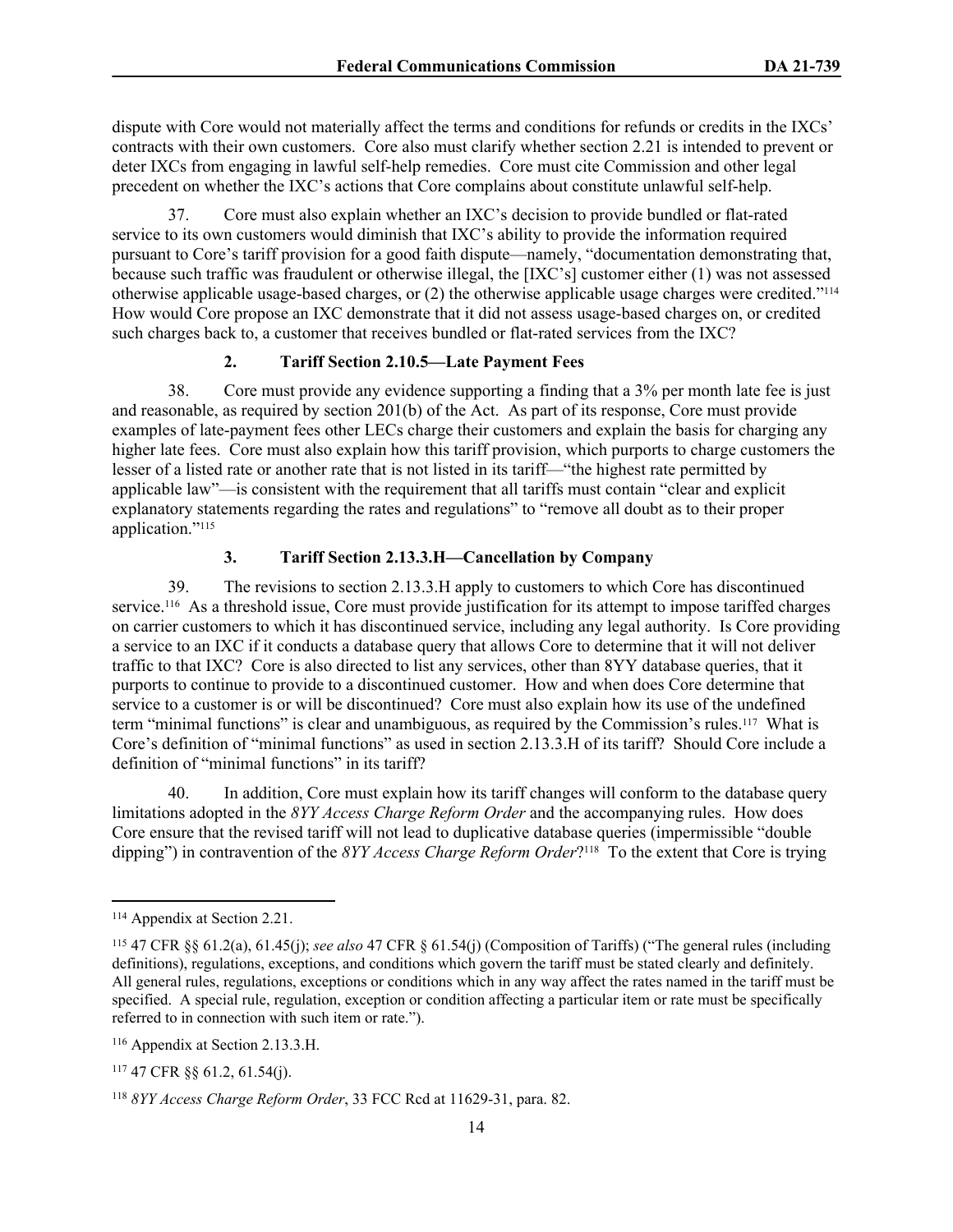to tariff charges that will be prohibited once the new 8YY rules take effect in July,119 it must explain why it is just and reasonable for it to adopt new tariff provisions that contravene the requirements the Commission explicitly adopted in the *8YY Access Charge Reform Order*. <sup>120</sup> Core must provide any justification it has for imposing database query charges, as provided in its revised tariff, even though it is not the originating carrier. At the conclusion of this tariff investigation, how will Core ensure future compliance with rule 51.905(d), which limits the imposition of database query charges?<sup>121</sup>

# **4. Tariff Section 3.3.5—Toll Free Interexchange Delivery Service**

41. The revisions to section 3.3.5 of Core's tariff provide it with the right to charge an IXC for 8YY database queries "even if the underlying call is not completed."<sup>122</sup> Core must explain the rationale for this provision and why it is just and reasonable.123 What legal authority does Core rely on for charging an IXC a database query even if the call is not completed? Core is directed to explain how section 3.3.5 is consistent with the Commission's express policy and goals of decreasing inefficiencies in 8YY call routing and compensation and reducing or eliminating carriers' incentives to engage in 8YY arbitrage.<sup>124</sup>

## **5. Comparison to Incumbent Local Exchange Carrier Tariffs**

42. Core must provide the language it claims it duplicated from other carriers' tariffs and include citations to the language in those carriers' tariffs. According to Core, the duplication of tariffed language renders "any allegations by Petitioners against these provisions . . . meaningless."<sup>125</sup> Core must explain the legal basis for its claim that any duplication of language used in other tariffs provides it with a defense to challenges to its own tariff revisions. In evaluating Core's reliance on language from other carriers' tariffs, should the Commission take into consideration the totality of the language in Core's tariff—and not just the revisions—to determine the lawfulness of Core's tariff revisions? Core must provide any relevant Commission precedent addressing these issues.

## **IV. PROCEDURAL MATTERS**

43. *Filing Schedule*. This investigation is designated WC Docket No. 21-191. Core Communications, Inc. et al. (Core) is designated as a party to this investigation of the listed tariff filing.

44. Core shall file its Direct Case no later than July 14, 2021. The Direct Case must present Core's answers to the questions posed in this Order and be organized in a manner that follows the sequence of the questions and requests for information contained in each paragraph of this Order*.* For instance, in providing answers to questions in each paragraph, Core should identify the paragraph the question is in, restate the question or questions, and state the response. Core should follow this procedure for its responses throughout its Direct Case. Pleadings responding to the Direct Case may be filed no later than July 28, 2021, and must be captioned "Oppositions to Direct Case" or "Comments on Direct Case." Oppositions must also be organized in a manner that follows the order of the questions and requests for information contained in each paragraph of this Order. Additional pleadings will not be

<sup>119</sup> 47 CFR § 51.905(d).

<sup>120</sup> *8YY Access Charge Reform Order*, 33 FCC Rcd at 11629-31, paras. 82-84.

<sup>121</sup> 47 CFR § 51.905(d).

<sup>122</sup> Appendix at Section 3.3.5.

<sup>123</sup> Core Reply at 13.

<sup>124</sup> *See, e.g.*, *8YY Access Charge Reform Order*, 35 FCC Rcd at 11595, paras. 3-4.

<sup>125</sup> Core Reply at 12.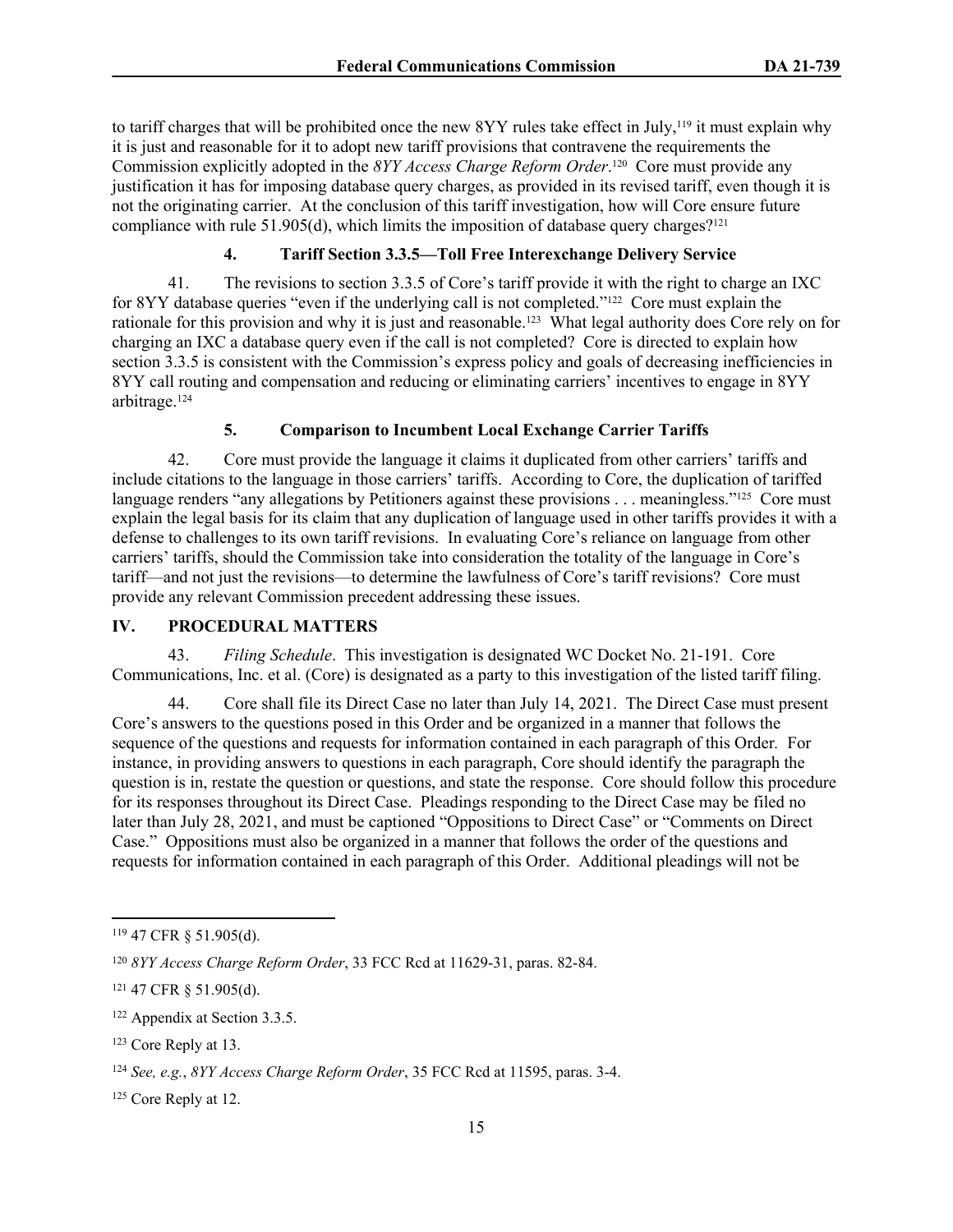permitted or considered,126 but *ex parte* presentations will be accepted until September 7, 2021.127 Filing parties must number each page of their submissions.

- Electronic Filers: Comments may be filed electronically using the Commission's online Electronic Comment Filing System (ECFS): <https://www.fcc.gov/ecfs/>.
- Paper Filers: Parties who choose to file by paper must file an original and one copy of each filing.
- Filings can be sent by commercial overnight courier, or by first class or overnight U.S. Postal Service mail. All filings must be addressed to the Commission's Secretary, Office of the Secretary, Federal Communications Commission.
	- o Commercial overnight mail (other than U.S. Postal Service Express Mail and Priority) must be sent to 9050 Junction Drive, Annapolis MD 20701. U.S. Postal Service firstclass, Express, and Priority mail must be addressed to 45 L Street, NE, Washington DC 20554.
	- o Effective March 19, 2020, and until further notice, the Commission no longer accepts any hand or messenger delivered filings. This is a temporary measure taken to help protect the health and safety of individuals, and to mitigate the transmission of COVID-19. *See* FCC Announces Closure of FCC Headquarters Open Window and Change in Hand-Delivery Policy, Public Notice, DA 20-304 (March 19, 2020). [https://www.fcc.gov/document/fcc-closes-headquarters-open-window-and-changes-hand](https://www.fcc.gov/document/fcc-closes-headquarters-open-window-and-changes-hand-delivery-policy)[delivery-policy](https://www.fcc.gov/document/fcc-closes-headquarters-open-window-and-changes-hand-delivery-policy).
- **People with Disabilities:** To request materials in accessible formats for people with disabilities (braille, large print, electronic files, audio format), send an e-mail to  $fcc504@$ fcc.gov or call the Consumer & Governmental Affairs Bureau at (202) 418-0530 (voice), (202) 418-0432 (tty).

45. *Requirements for Filing of Spreadsheets*. All spreadsheets filed in this proceeding must be fully operational and manipulatable and must be submitted in native Microsoft Excel electronic format. All spreadsheet cells that contain entries that are references to or calculations based on other spreadsheet cells must include the formula for such reference or calculation. This includes references and calculations based on entries in different worksheets within the same workbook file.

46. *Ex Parte Requirements*. This proceeding shall be treated as a "permit-but-disclose" proceeding in accordance with the Commission's *ex parte* rules.128 Persons making *ex parte* presentations must file, in WC Docket No. 21-191, a copy of any written presentation or a memorandum summarizing any oral presentation within two business days after the presentation (unless a different deadline applicable to the Sunshine period applies). Persons making oral *ex parte* presentations are reminded that memoranda summarizing the presentation must (1) list all persons attending or otherwise participating in the meeting at which the *ex parte* presentation was made, and (2) summarize all data presented and arguments made during the presentation. If the presentation consisted in whole or in part of the presentation of data or arguments already reflected in the presenter's written comments, memoranda or other filings in the proceeding, the presenter may provide citations to such data or arguments in his or her prior comments, memoranda, or other filings (specifying the relevant page and/or paragraph numbers where such data or arguments can be found) in lieu of summarizing them in the memorandum.

<sup>126</sup> 47 CFR § 1.1200(a).

<sup>&</sup>lt;sup>127</sup> This date is necessary to give the Commission adequate time to evaluate the complete record prior to the statutory deadline of October 7, 2021.

<sup>128</sup> 47 CFR §§ 1.1200 *et seq.*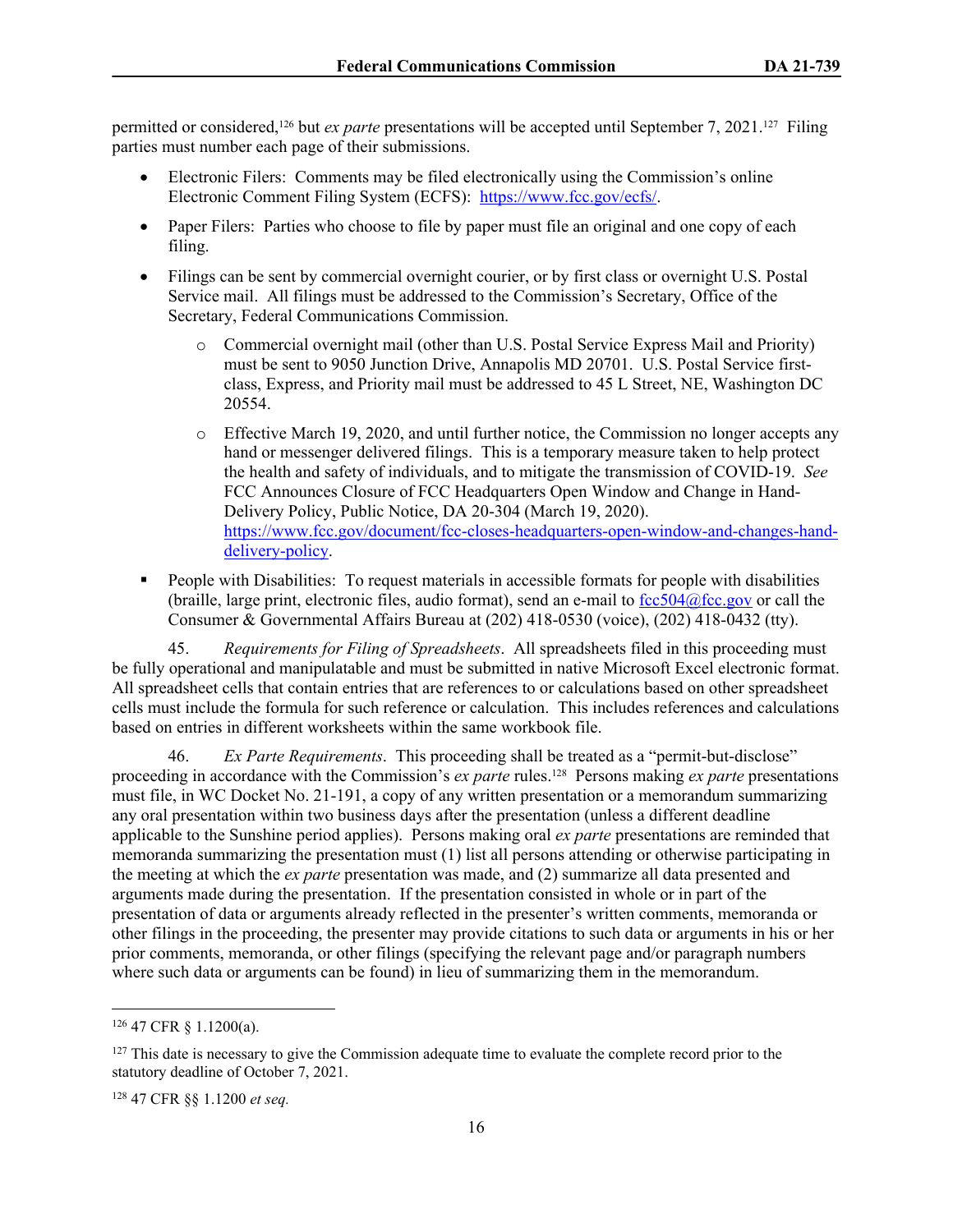Documents shown or given to Commission staff during *ex parte* meetings are deemed to be written *ex parte* presentations and must be filed consistent with rule 1.1206(b). In proceedings governed by rule 1.49(f) or for which the Commission has made available a method of electronic filing, written *ex parte*  presentations and memoranda summarizing oral *ex parte* presentations, and all attachments thereto, must be filed through the electronic comment filing system available for that proceeding, and must be filed in their native format (*e.g.*, .doc, .xml, .ppt, searchable .pdf). Participants in this proceeding should familiarize themselves with the Commission's *ex* parte rules.

47. *Paperwork Reduction Act*. This Order designating issues for investigation does not contain proposed information collection(s) subject to the Paperwork Reduction Act of 1995 (PRA), Public Law 104-13. In addition, therefore, it does not contain any new or modified information collection burden for small business concerns with fewer than 25 employees, pursuant to the Small Business Paperwork Relief Act of 2002, Public Law 107-198, *see* 44 U.S.C. § 3506(c)(4).

48. *Contact Person*. For further information about this proceeding, please contact Lynne Engledow, Wireline Competition Bureau, Pricing Policy Division, 45 L Street, NE, Washington, D.C. 20554, (202) 418-2350, [lynne.engledow@fcc.gov](mailto:lynne.engledow@fcc.gov).

## **V. ORDERING CLAUSES**

49. ACCORDINGLY, IT IS ORDERED that, pursuant to sections 4(i), 4(j), 201(b), 203(c), 204(a), 205, and 403 of the Communications Act, 47 U.S.C. §§ 154(i), 154(j), 201(b), 203(c), 204(a), 205, and 403, and sections 0.91 and 0.291 of the Commission's rules, 47 CFR §§ 0.91 and 0.291, the issues set forth in this Order ARE DESIGNATED FOR INVESTIGATION.

50. IT IS FURTHER ORDERED that Core Communications, Inc., et al. IS a party to this proceeding.

51. IT IS FURTHER ORDERED that Core Communications, Inc., et al. SHALL INCLUDE, in its Direct Case, a response to each request for information that it is required to answer by this Order.

## FEDERAL COMMUNICATIONS COMMISSION

Gil M. Strobel Chief, Pricing Policy Division Wireline Competition Bureau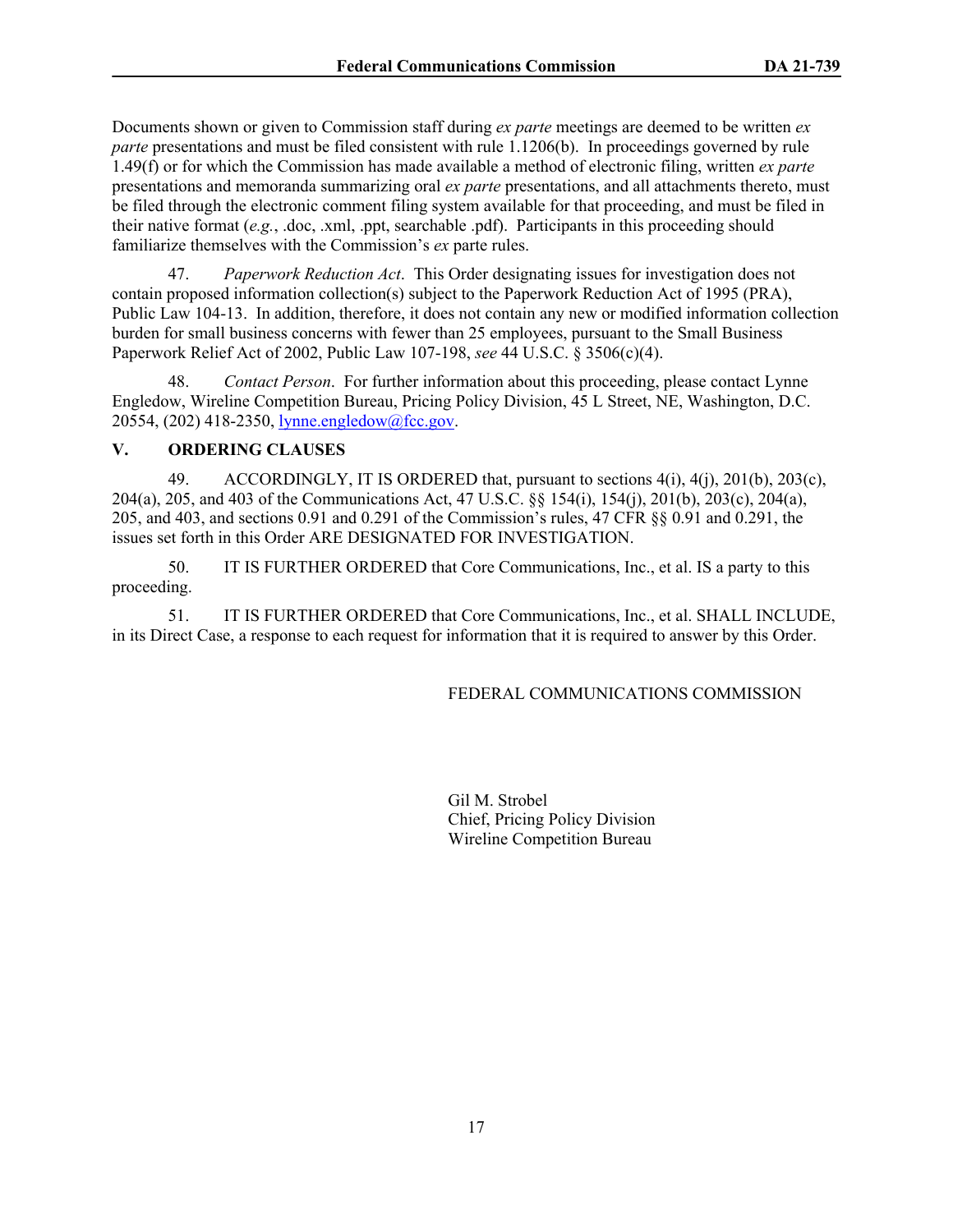## **APPENDIX**

## **Revised Tariff Language Reproduced from Core Transmittal No. 17 (revised language in bold typeface)**

#### 2.10 Billing and Payment For Service

#### 2.10.4 Disputed Charges

**A.** In the event that a billing dispute occurs concerning any charges billed to the Customer by the Company, the Customer must submit a documented claim for the disputed amount. **A good faith dispute requires the Customer to provide a written claim to the Company. Instructions for submitting a dispute can be obtained by calling the billing inquiry number shown on the Customer's bill. Such claim must identify in detail the basis for the dispute, the account number under which the bill has been rendered, the date of the bill and the specific items on the bill being disputed, to permit the Company to investigate the merits of the dispute (alternative requirements apply for disputes based on allegations of fraudulent or otherwise illegal traffic to be considered good faith disputes, as set forth in Section 2.21 herein).** 

**The date of the dispute shall be the date on which the Customer furnishes the Company the information required by this Section.** 

**The date of resolution shall be the date on which the Company completes its investigation of the dispute, notifies the Customer in writing of the disposition and, if the billing dispute is resolved in favor of the Customer, applies the credit for the amount of the dispute resolved in the Customer's favor to the Customer's bill.**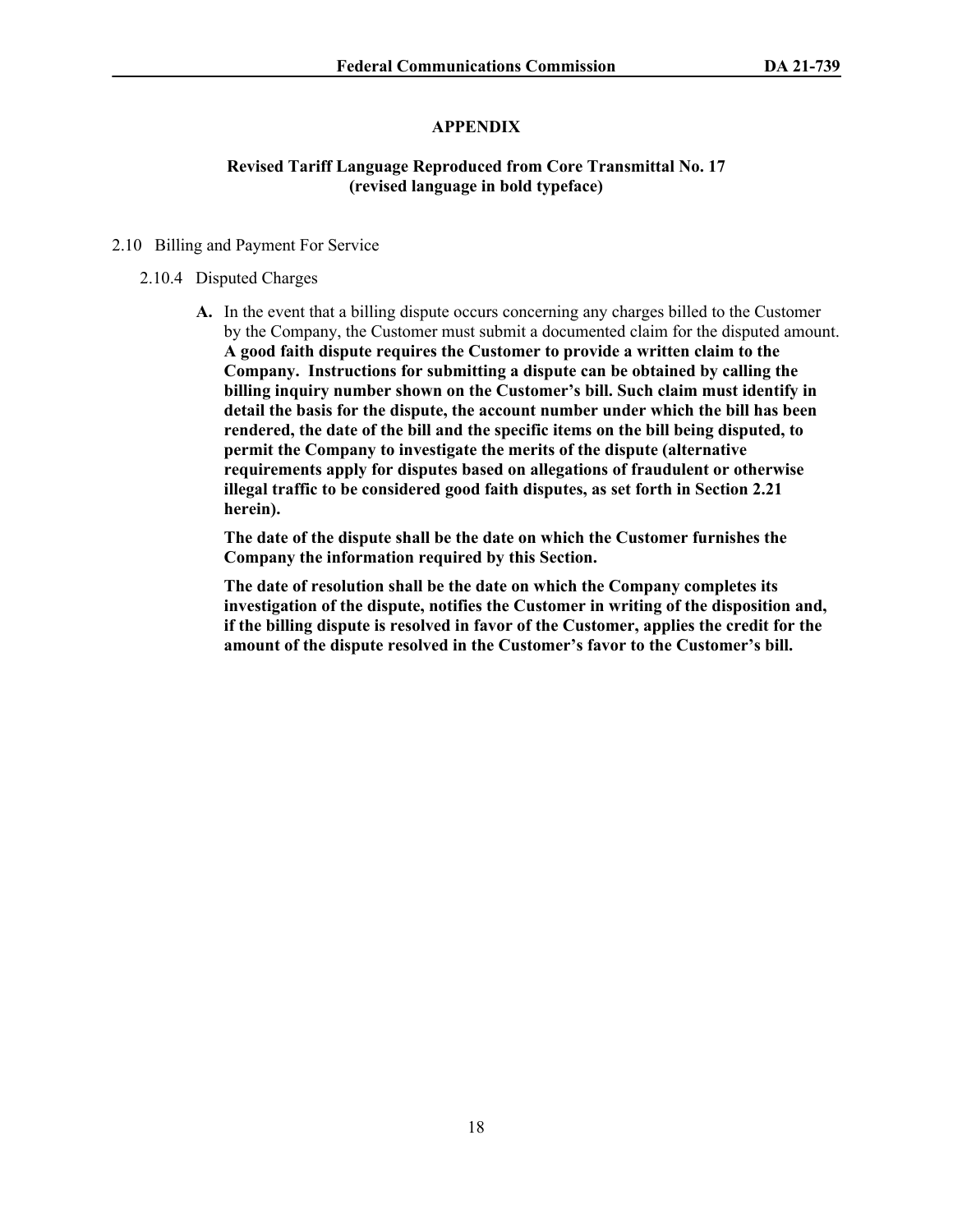- 2.10 Billing and Payment For Service
	- 2.10.5 Late Payment Fees

A late payment charge of 1.5% per month, or the highest rate permitted by applicable law, whichever is less, shall be due to the Company for any billed amount for which payment has not been received by the Company within thirty (30) days of the invoice date of the Company's invoice for service, or if any portion of the payment is received by the Company in funds which are not immediately available upon presentment, **if such unpaid amount is part of a good faith dispute. If an unpaid amount is not part of a good faith dispute as described in this tariff, a late payment charge of 3.0% (rather than 1.5%) per month, or the highest rate permitted by applicable law, whichever is less, will apply.** If the payment due date falls on a Saturday, Sunday, legal holiday or other day when the offices of the Company are closed, the date for acceptance of payments prior to assessment of any late payment fees shall be extended through to the next business day.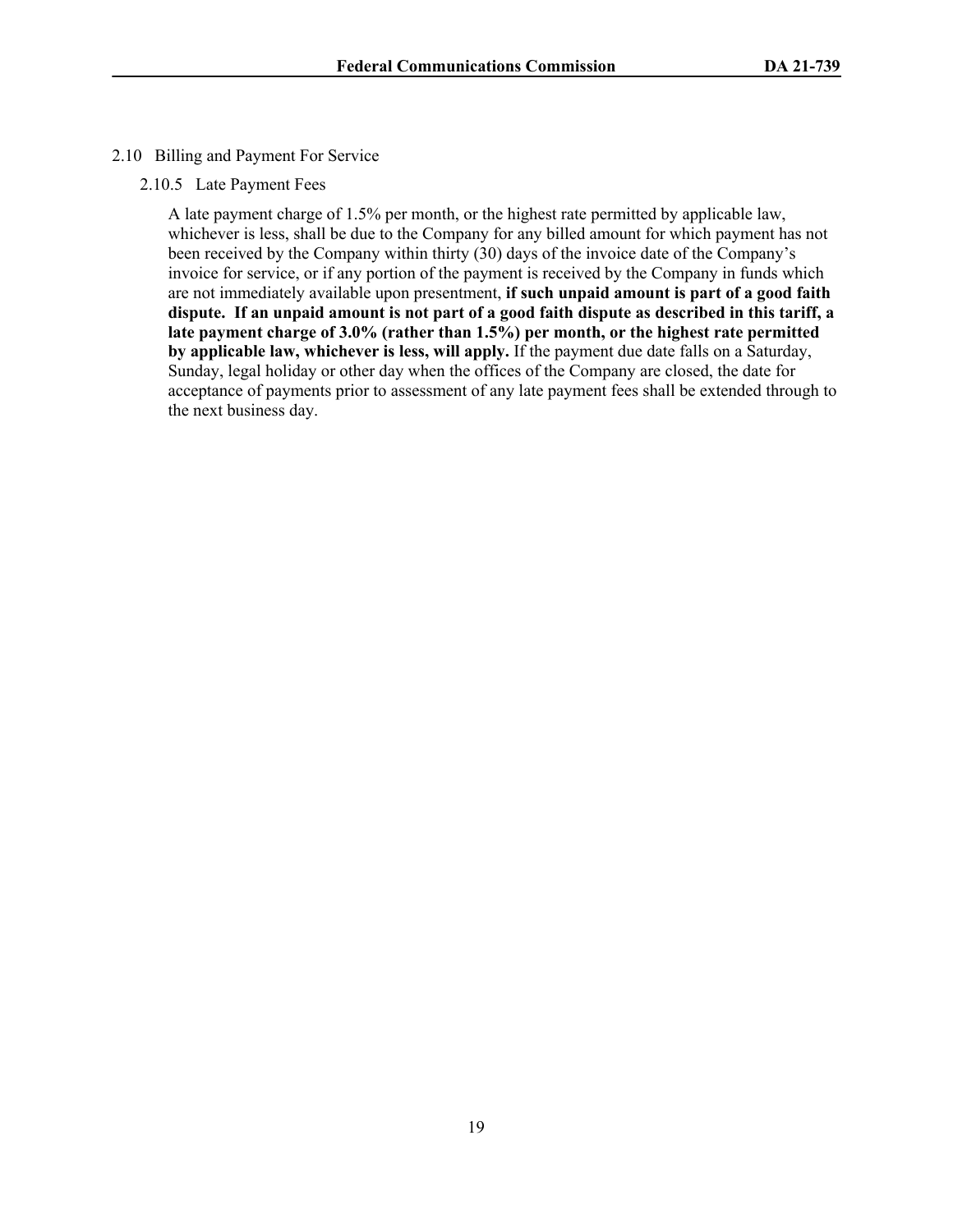#### 2.13 Cancellation by Company

2.13.3 The Company may refuse or discontinue service to Customer upon five (5) days written notice to comply with any of the following:

**If the Company discontinues service, it will provide, in connection with access traffic associated with the discontinued Customer, only those minimal functions necessary to identify the Customer as being the relevant carrier (i.e., 8YY database queries). The Company will no longer route any traffic that uses the Customer's Carrier Identification Code (CIC), Local Routing Number (LRN), carrier owned NPA-NXX or any other element used to route traffic. In the case of such discontinuance, all applicable charges, including termination charges, if any, shall become due. If the Company does not discontinue the provision of the services involved on the date specified in the five (5) days' notice, and the Customer's noncompliance continues, nothing contained herein shall preclude the Company's right to discontinue the provision of the services to the non-complying Customer without further notice.**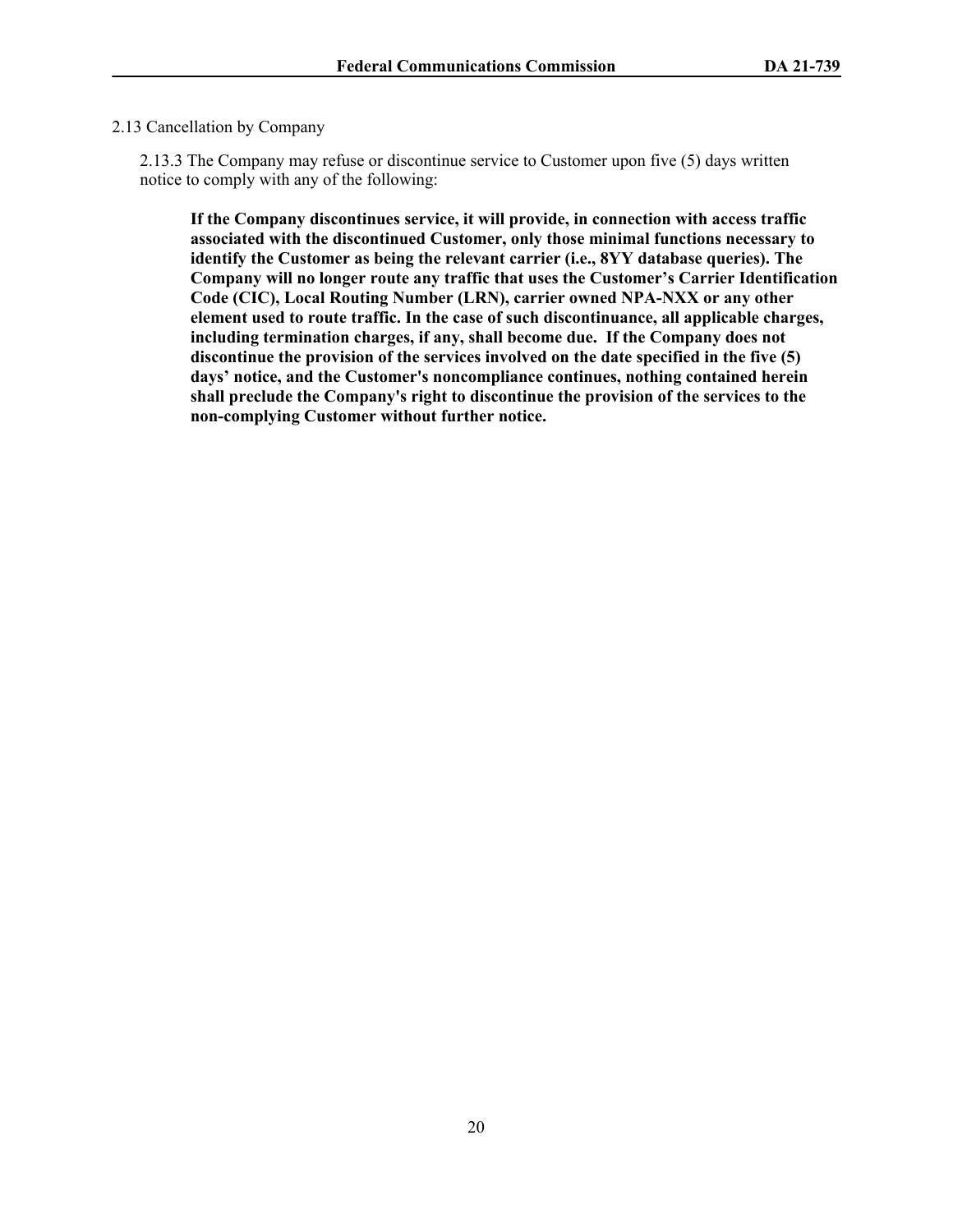# **2.21 Fraudulent or Otherwise Illegal Traffic ("Financial Traceback")**

**The Company and the Customer will work together to identify and mitigate fraudulent or otherwise illegal traffic.**

**The Company or the Customer may block fraudulent or otherwise illegal traffic to the full extent permitted by law. Any traffic delivered by the Company to the Customer that is not blocked by the Customer will be presumed to be legal traffic unless the Customer submits a good faith dispute as described in this Section 2.21.**

**Customers may dispute, and seek credits or refunds for, billing in connection with unblocked traffic, based on a good faith dispute that the identified traffic is fraudulent or otherwise illegal. To qualify as good faith, disputes alleging fraudulent or otherwise illegal traffic can be sufficiently supported with documentation demonstrating that, because such traffic was fraudulent or otherwise illegal, the Customer's customer either (1) was not assessed otherwise applicable usage-based charges, or (2) the otherwise applicable usage charges were credited. Billing disputes, and associated withholding of disputed amounts, based on allegations that the traffic sent to the Customer is suspect, fraudulent, or otherwise illegal which are not supported as described in this Section will not be considered good faith disputes.**